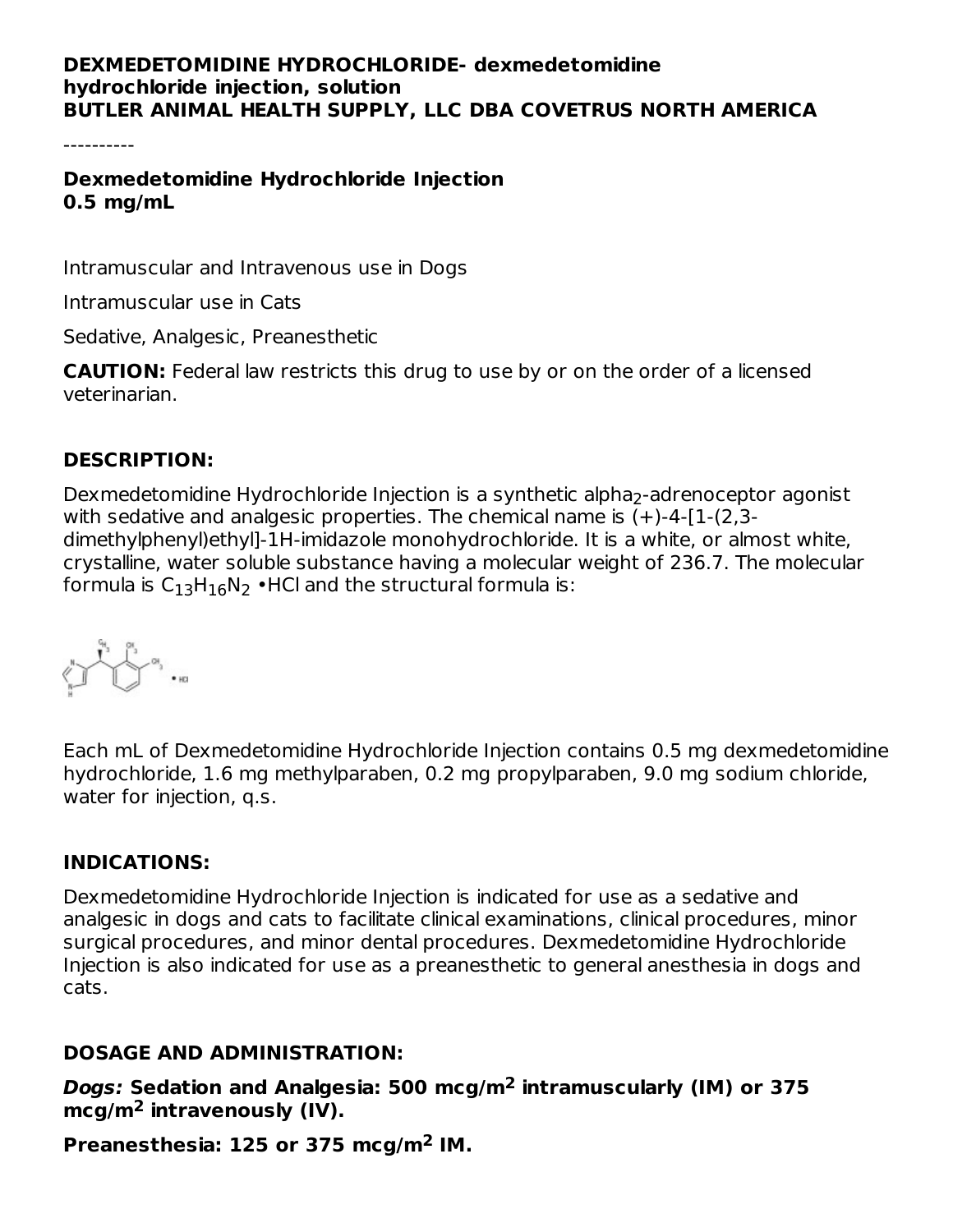The choice of preanesthetic dose depends on the duration and severity of the procedure, as well as the anesthetic regime. The following two tables may be used to determine the correct dexmedetomidine dosage. **Note that the mcg/kg dosage decreases as body weight increases.** For example, dogs weighing 2 kg are dosed at 28.1 mcg/kg dexmedetomidine IV, compared to dogs weighing 80 kg that are dosed at 8.7 mcg/kg. Due to the small volume of administration, accurate dosing is not possible in dogs weighing less than 2 kg (4.4 lb).

|                      |            | Dexmedetomidine Hydrochloride Injection 0.5 mg/mL   |      |                                                     |             |
|----------------------|------------|-----------------------------------------------------|------|-----------------------------------------------------|-------------|
|                      |            | Sedation/analgesia in dogs                          |      |                                                     |             |
| <b>Dog</b><br>Weight |            | <b>Dexmedetomidine</b><br>375 mcg/m <sup>2</sup> IV |      | <b>Dexmedetomidine</b><br>500 mcg/m <sup>2</sup> lM |             |
| <b>lbs</b>           | kg         | mcg/kg                                              | ml   | mcg/kg                                              | mL          |
| 4.4 to 7             | $2$ to $3$ | 28.1                                                | 0.12 | 40                                                  | 0.15        |
| 7.1 to 9             | $3.1$ to 4 | 25                                                  | 0.15 | 35                                                  | 0.2         |
| 9.1 to 11            | 4.1 to 5   | 23                                                  | 0.2  | 30                                                  | 0.3         |
| 11.1 to 22           | 5.1 to 10  | 19.6                                                | 0.29 | 25                                                  | 0.4         |
| 22.1 to 29           | 10.1 to 13 | 16.8                                                | 0.38 | 23                                                  | 0.5         |
| 29.1 to 33           | 13.1 to 15 | 15.7                                                | 0.44 | 21                                                  | 0.6         |
| 33.1 to 44           | 15.1 to 20 | 14.6                                                | 0.51 | 20                                                  | 0.7         |
| 44.1 to 55           | 20.1 to 25 | 13.4                                                | 0.6  | 18                                                  | 0.8         |
| 55.1 to 66           | 25.1 to 30 | 12.6                                                | 0.69 | 17                                                  | 0.9         |
| 66.1 to 73           | 30.1 to 33 | 12                                                  | 0.75 | 16                                                  | $\mathbf 1$ |
| 73.1 to 81           | 33.1 to 37 | 11.6                                                | 0.81 | 15                                                  | 1.1         |
| 81.1 to 99           | 37.1 to 45 | 11                                                  | 0.9  | 14.5                                                | 1.2         |
| 99.1 to 110          | 45.1 to 50 | 10.5                                                | 0.99 | 14                                                  | 1.3         |
| 110.1 to 121         | 50.1 to 55 | 10.1                                                | 1.06 | 13.5                                                | 1.4         |
| 121.1 to 132         | 55.1 to 60 | 9.8                                                 | 1.13 | 13                                                  | 1.5         |
| 132.1 to 143         | 60.1 to 65 | 9.5                                                 | 1.19 | 12.8                                                | 1.6         |
| 143.1 to 154         | 65.1 to 70 | 9.3                                                 | 1.26 | 12.5                                                | 1.7         |
| 154.1 to 176         | 70.1 to 80 | 9                                                   | 1.35 | 12.3                                                | 1.8         |
| >176                 | >80        | 8.7                                                 | 1.42 | 12                                                  | 1.9         |

#### **Table 1: CANINE SEDATION/ANALGESIA DOSE TABLE: Intravenous (IV) and Intramuscular (IM) dosing on the basis of body weight**

**Table 2: CANINE PREANESTHESIA DOSE TABLE: Intramuscular (IM) dosing on the basis of body weight**

|                                                                             | Dexmedetomidine Hydrochloride Injection 0.5 mg/mL |                       |      |      |                                                     |  |
|-----------------------------------------------------------------------------|---------------------------------------------------|-----------------------|------|------|-----------------------------------------------------|--|
|                                                                             |                                                   | Preanesthesia in dogs |      |      |                                                     |  |
| <b>Dexmedetomidine</b><br><b>Dog</b><br>125 mcg/m <sup>2</sup> lM<br>Weight |                                                   |                       |      |      | <b>Dexmedetomidine</b><br>375 mcg/m <sup>2</sup> lM |  |
| lbs                                                                         | kg                                                | mcg/kg                | mL   |      | mL                                                  |  |
| 4.4 to 7                                                                    | $2$ to $3$                                        | 9.4                   | 0.04 | 28.1 | 0.12                                                |  |
| 7.1 to 9                                                                    | 3.1 to 4                                          | 8.3                   | 0.05 | 25   | 0.15                                                |  |
| 9.1 to 11                                                                   | $4.1$ to 5                                        | 7.7                   | 0.07 | 23   | 0.2                                                 |  |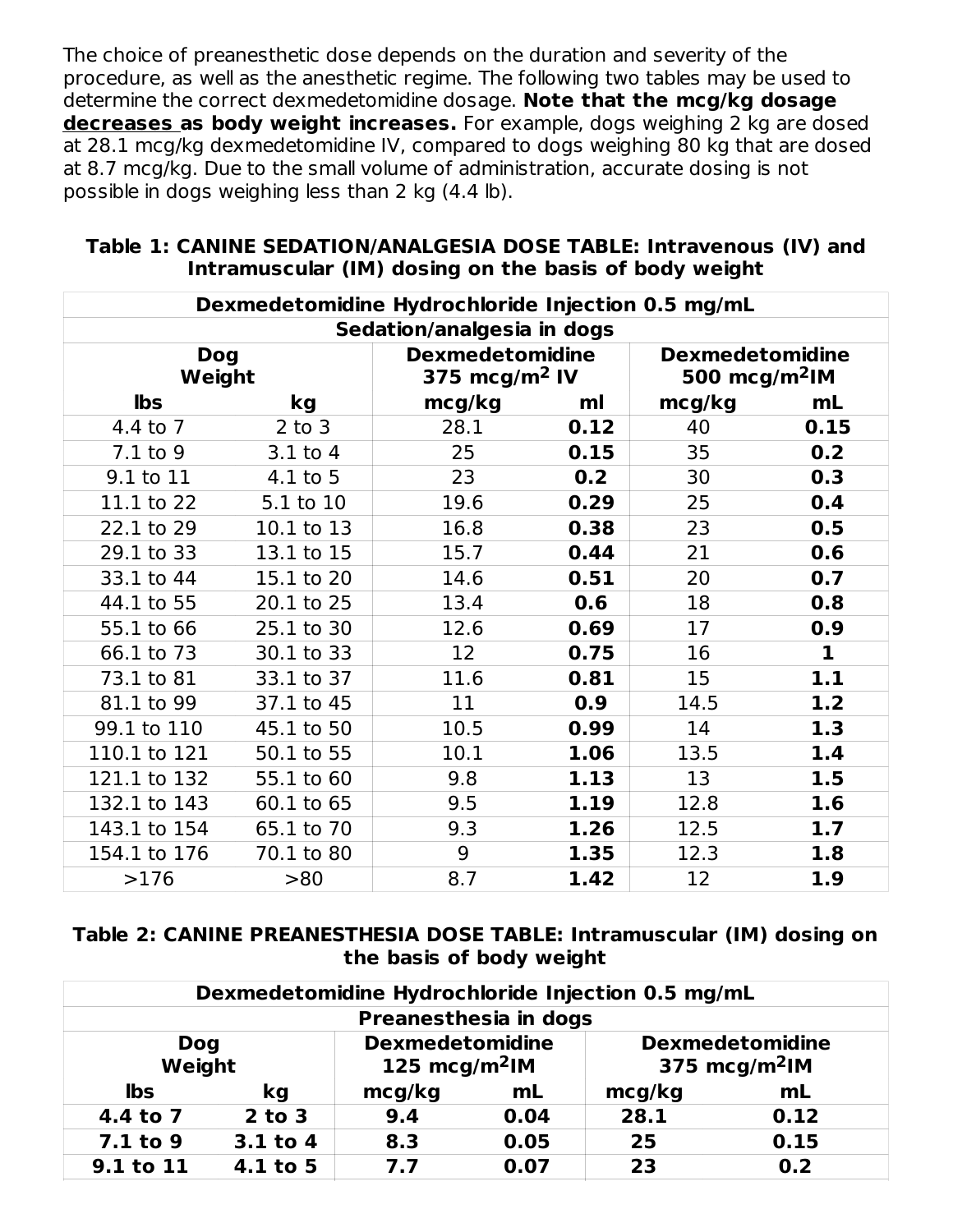| 11.1 to 22              | <b>5.1 to 10</b> | 6.5          | 0.1  | 19.6            | 0.29 |
|-------------------------|------------------|--------------|------|-----------------|------|
| 22.1 to 29              | 10.1 to $13$     | 5.6          | 0.13 | 16.8            | 0.38 |
| 29.1 to 33              | 13.1 to $15$     | 5.2          | 0.15 | 15.7            | 0.44 |
| 33.1 to 44              | 15.1 to $20$     | 4.9          | 0.17 | 14.6            | 0.51 |
| 44.1 to 55              | $20.1$ to 25     | 4.5          | 0.2  | 13.4            | 0.6  |
| 55.1 to 66              | $25.1$ to 30     | 4.2          | 0.23 | 12.6            | 0.69 |
| 66.1 to 73              | $30.1$ to 33     | 4            | 0.25 | 12 <sup>2</sup> | 0.75 |
| <b>73.1 to 81</b>       | 33.1 to $37$     | 3.9          | 0.27 | 11.6            | 0.81 |
| <b>81.1 to 99</b>       | $37.1$ to 45     | 3.7          | 0.3  | 11              | 0.9  |
| 99.1 to 110 45.1 to 50  |                  | 3.5          | 0.33 | 10.5            | 0.99 |
| 110.1 to 121 50.1 to 55 |                  | 3.4          | 0.35 | 10.1            | 1.06 |
| 121.1 to 132 55.1 to 60 |                  | 3.3          | 0.38 | 9.8             | 1.13 |
| 132.1 to 143 60.1 to 65 |                  | 3.2          | 0.4  | 9.5             | 1.19 |
| 143.1 to 154 65.1 to 70 |                  | 3.1          | 0.42 | 9.3             | 1.26 |
| 154.1 to 176 70.1 to 80 |                  | $\mathbf{3}$ | 0.45 | 9               | 1.35 |
| >176                    | >80              | 2.9          | 0.47 | 8.7             | 1.42 |

#### **The use of dexmedetomidine as a preanesthetic markedly reduces**

**anesthetic requirements in dogs.** Injectable induction drug requirements for intubation will be reduced between 30% and 60%, depending on the choice of anesthetic and the dexmedetomidine preanesthetic dose. The concentration of inhalation maintenance anesthetic will be reduced between 40% and 60%, depending on the dose of dexmedetomidine. The anesthetic dose should always be titrated against the response of the patient. The choice of anesthetic is left to the discretion of the veterinarian.

#### **Cats: Sedation, Analgesia and Preanesthesia: 40 mcg/kg intramuscularly (IM).**

This dose can also be used as a preanesthetic and has been shown to **markedly reduce anesthetic requirements in cats.** Injectable anesthetic drug requirements for intubation were reduced up to 49%, depending on the choice of induction drug. The concentration of inhalation maintenance anesthetic was reduced between 35% and 44%, depending on the choice of induction drug. The anesthetic dose should always be titrated against the response of the patient.

The following table may be used to determine the correct dexmedetomidine dosage for cats based on body weight.

| Dexmedetomidine Hydrochloride Injection 0.5 mg/mL |                                              |              |     |  |  |
|---------------------------------------------------|----------------------------------------------|--------------|-----|--|--|
|                                                   | Sedation/analgesia and preanesthesia in cats |              |     |  |  |
| <b>Dexmedetomidine</b><br>Cat                     |                                              |              |     |  |  |
|                                                   | Weight                                       | 40 mcg/kg IM |     |  |  |
| <b>lbs</b>                                        | kg                                           | mcg/kg       | mL  |  |  |
| $2$ to $4$                                        | $1$ to $2$                                   | 40           | 0.1 |  |  |
| $4.1$ to $7$                                      | $2.1$ to $3$                                 | 40           | 0.2 |  |  |
| $7.1$ to 9                                        | $3.1$ to $4$                                 | 40           | 0.3 |  |  |

#### **Table 3: FELINE DOSE TABLE: Intramuscular (IM) dosing on the basis of body weight in cats**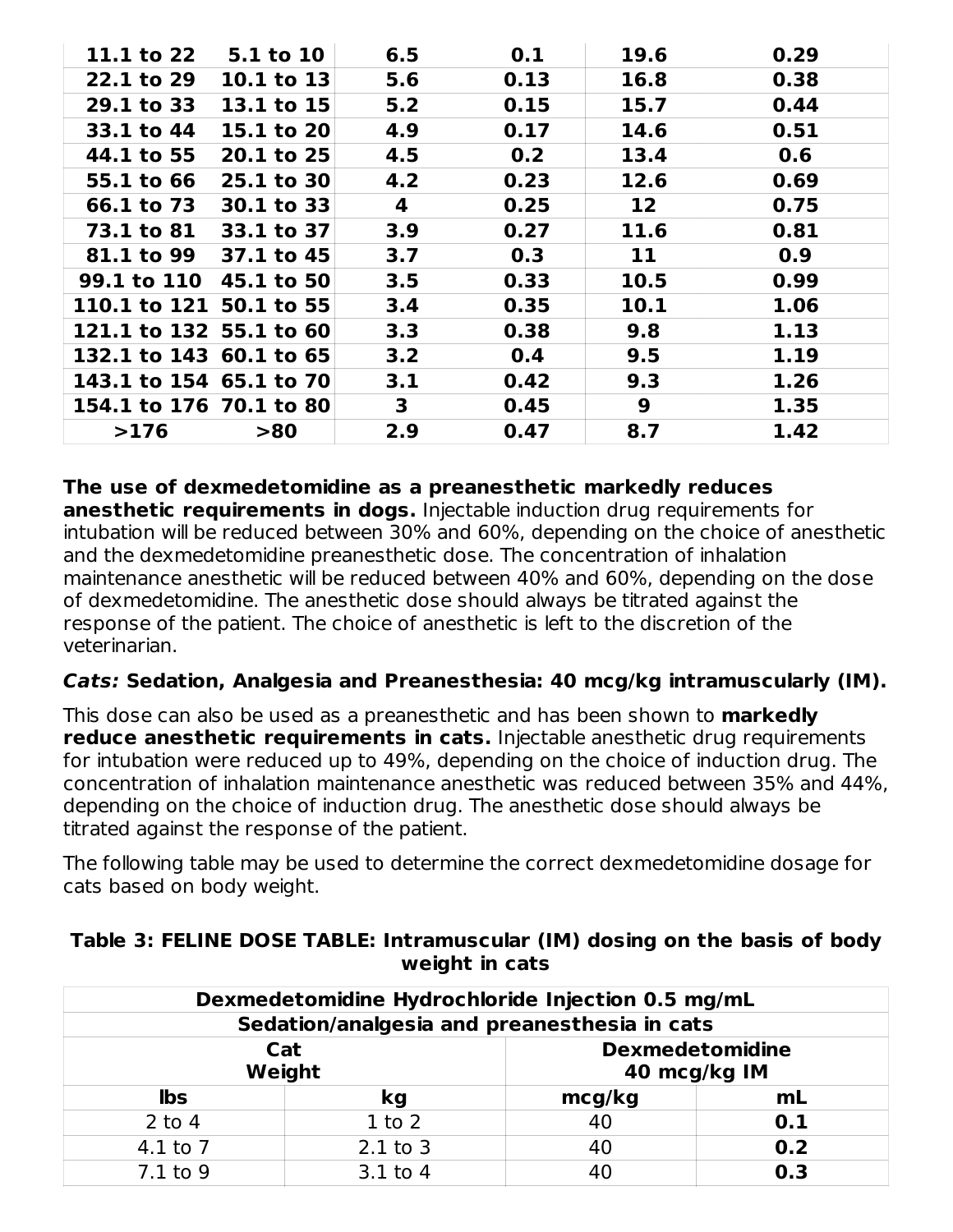| 9.1 to 13  | 4.1 to 6     | 40 | 0.4 |
|------------|--------------|----|-----|
| 13.1 to 15 | 6.1 to 7     | 40 | 0.5 |
| 15.1 to 18 | $7.1$ to $8$ | 40 | 0.6 |
| 18.1 to 22 | 8.1 to 10    | 40 | 0.7 |

It is recommended that dogs and cats be fasted for 12 hours before treatment with Dexmedetomidine Hydrochloride Injection. An eye lubricant should be applied to cats to prevent corneal desiccation that may result from a reduction in the blink reflex. Following injection of Dexmedetomidine Hydrochloride Injection, the animal should be allowed to rest quietly for 15 minutes; sedation and analgesia occur within 5 to 15 minutes, with peak effects at 30 minutes after dexmedetomidine.

## **CONTRAINDICATIONS:**

Do not use Dexmedetomidine Hydrochloride Injection in dogs or cats with cardiovascular disease, respiratory disorders, liver or kidney diseases, or in conditions of shock, severe debilitation, or stress due to extreme heat, cold or fatigue.

As with all alpha $_2$ -adrenoceptor agonists, the potential for isolated cases of hypersensitivity, including paradoxical response (excitation), exists.

## **WARNINGS:**

**Human safety:** Not for human use. Keep out of reach of children.

Dexmedetomidine Hydrochloride can be absorbed following direct exposure to skin, eyes, or mouth, and may cause irritation. In case of accidental eye exposure, flush with water for 15 minutes. In case of accidental skin exposure, wash with soap and water. Remove contaminated clothing.

Appropriate precautions should be taken while handling and using filled syringes. Accidental topical (including ocular) exposure, oral exposure, or exposure by injection could cause adverse reactions, including sedation, hypotension, and bradycardia. Seek medical attention immediately.

Users with cardiovascular disease (for example, hypertension or ischemic heart disease) should take special precautions to avoid any exposure to this product.

Caution should be exercised when handling sedated animals. Handling or any other sudden stimuli, including noise, may cause a defense reaction in an animal that appears to be heavily sedated.

The safety data sheet (SDS) contains more detailed occupational safety information. To report adverse reactions in users or to obtain a copy of the SDS for this product call 1- 800-932-5676.

**Note to physician:** This product contains an alpha<sub>2</sub>-adrenergic agonist.

**Animal safety:** Dexmedetomidine should not be administered in the presence of preexisting hypotension, hypoxia, or bradycardia. Due to the pronounced cardiovascular effects of dexmedetomidine, only clinically healthy dogs and cats (ASA classes I and II) should be treated. Animals should be frequently monitored for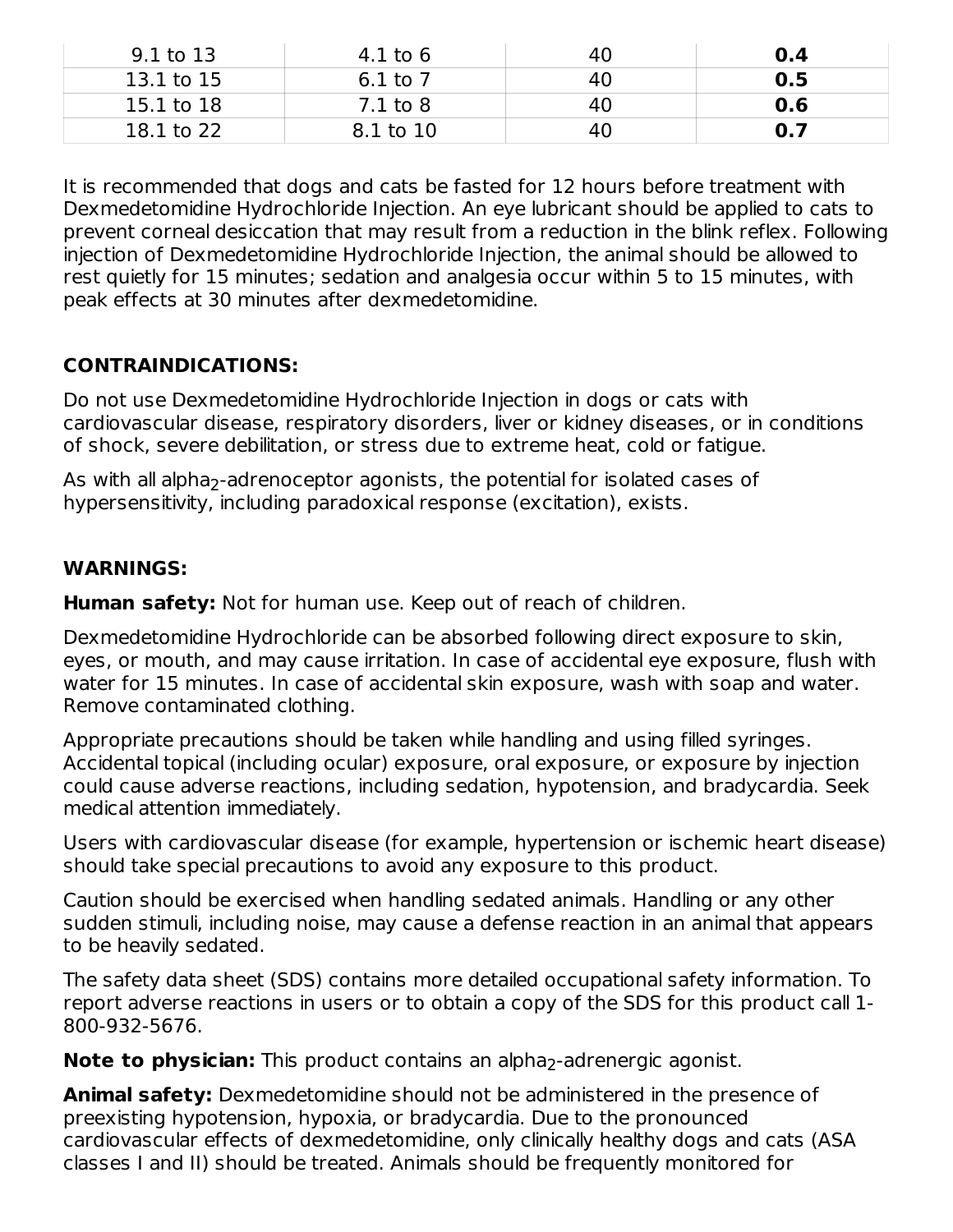cardiovascular function and body temperature during sedation or anesthesia. Dexmedetomidine sedation is not recommended for cats with respiratory disease.

The use of dexmedetomidine as a preanesthetic in dogs and cats significantly reduces the amount of induction and maintenance anesthetic requirements. Careful patient monitoring during anesthetic induction and maintenance is necessary to avoid anesthetic overdose.

## **PRECAUTIONS:**

Apnea may occur with dexmedetomidine use. In the event of apnea, additional oxygen should be supplied. Administration of atipamezole to dogs is warranted when apnea is accompanied by bradycardia and cyanotic mucous membranes.

Adverse reaction reports for dexmedetomidine in cats include rare events of severe dyspnea and respiratory crackles diagnosed as acute pulmonary edema. Dyspnea due to the delayed onset of pulmonary edema could develop in rare instances up to three days after dexmedetomidine administration. Some of these acute and delayed pulmonary edema cases have resulted in death although this was not observed in the feline clinical field studies with dexmedetomidine.

In dogs, intramuscular atipamezole may be routinely used to rapidly reverse the effects of dexmedetomidine. Since analgesic as well as sedative effects will be reversed, pain management may need to be addressed.

In cats, atipamezole has not been evaluated as a routine dexmedetomidine reversal agent. In cats, cases of dyspnea following atipamezole administration have been reported.

Dexmedetomidine has not been evaluated in the presence of other preanesthetics in cats. Although not observed in the feline field studies, death has been reported in cats receiving dexmedetomidine in conjunction with ketamine and butorphanol.

Analgesia resulting from preanesthetic dexmedetomidine may not provide adequate pain control during the postoperative or postprocedural period. Additional pain management should be addressed as needed.

Following administration of dexmedetomidine, a decrease in body temperature is likely to occur unless externally maintained. Once established, hypothermia may persist longer than sedation and analgesia. To prevent hypothermia, treated animals should be kept warm and at a constant temperature during the procedure, and until full recovery.

Nervous or excited animals with high levels of endogenous catecholamines may exhibit a reduced pharmacological response to alpha<sub>2</sub>-adrenoceptor agonists like dexmedetomidine (ineffectiveness). In agitated animals, the onset of sedative/analgesic effects could be slowed, or the depth and duration of effects could be diminished or nonexistent. Therefore, allow dogs and cats to rest quietly for 10 to 15 minutes after injection. Repeat dosing has not been evaluated.

Administration of anticholinergic agents in dogs or cats at the same time or after dexmedetomidine could lead to adverse cardiovascular effects (secondary tachycardia, prolonged hypertension, and cardiac arrhythmias<sup>1, 2, 3</sup>). However, an anticholinergic drug may be administered to dogs at least 10 minutes before dexmedetomidine for the prevention of the dexmedetomidine-induced reduction in heart rate. Therefore, the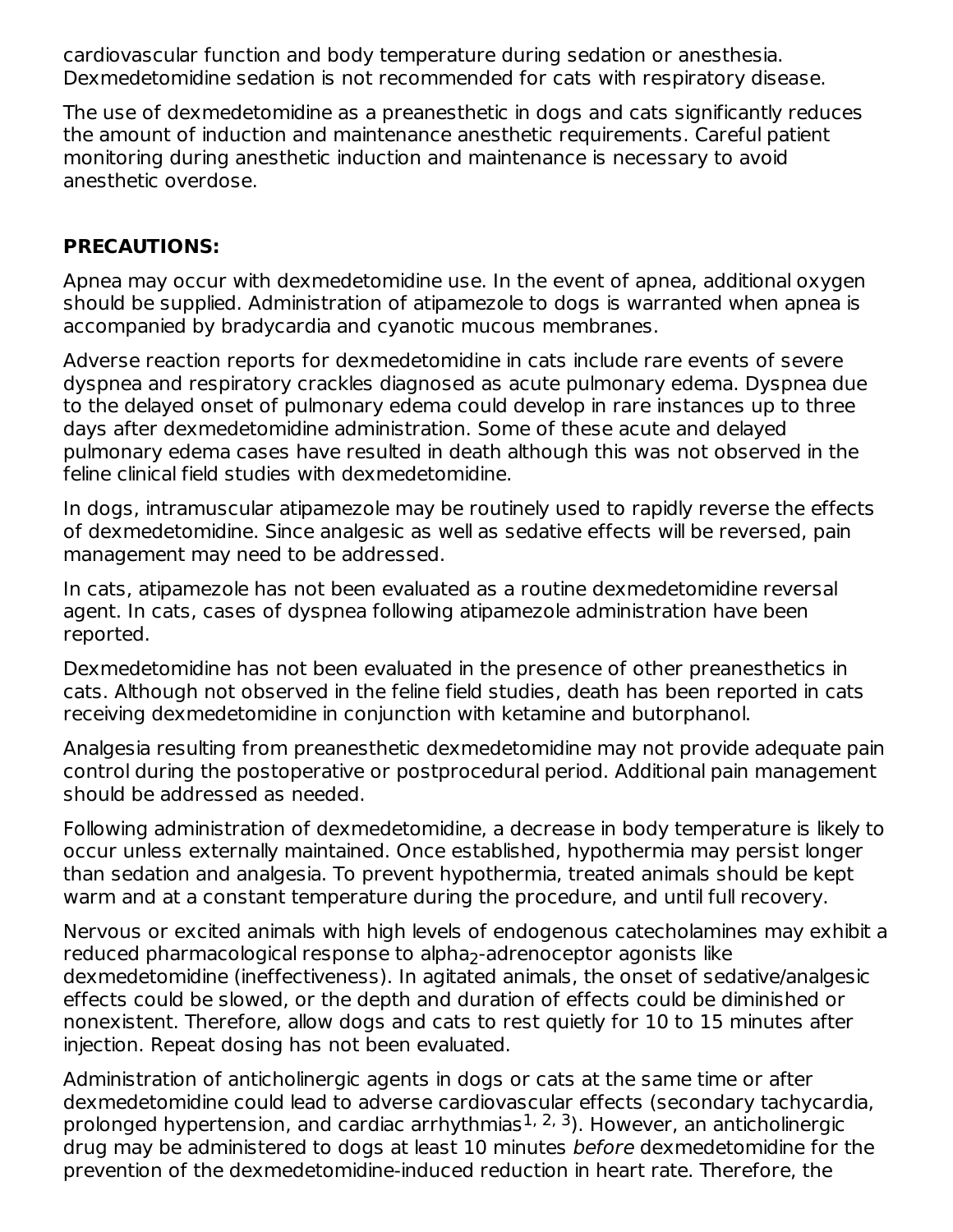routine use of anticholinergics simultaneously with, or after dexmedetomidine in dogs or cats, is not recommended (see **ANIMAL SAFETY).**

Spontaneous muscle contractions (twitching) can be expected in some dogs sedated with dexmedetomidine.

Dexmedetomidine has been evaluated only in fasted dogs; therefore, its effects on fed dogs (for example, the occurrence of vomiting) have not been characterized. In cats, there is a high frequency of vomition whether fed or fasted; therefore, fasting is recommended to reduce stomach contents.

Dexmedetomidine has not been evaluated in dogs younger than 16 weeks of age, in cats younger than 12 weeks of age, or in geriatric dogs and cats.

Dexmedetomidine has not been evaluated for use in breeding, pregnant, or lactating dogs or cats.

# **ADVERSE REACTIONS:**

**Canine sedation/anaigesia field study:** In the field study safety analysis, 106 dogs received dexmedetomidine and 107 received medetomidine. Dogs ranged from 16 weeks to 16 years of age, representing 49 breeds. The following table shows the number of dogs displaying each clinical observation (some dogs experienced more than one adverse reaction).

|                                                        | <b>Dexmedetomidine</b><br>Total $n=106$ | <b>Medetomidine</b><br>Total $n=107$ |
|--------------------------------------------------------|-----------------------------------------|--------------------------------------|
| Ausculted unidentified arrhythmias                     | 19                                      | 20                                   |
| Severe bradycardia requiring treatment                 |                                         |                                      |
| Apnea requiring treatment                              |                                         |                                      |
| Slow onset of sedation (exceeding 30<br>minutes)       |                                         |                                      |
| Ineffectiveness (dog standing throughout<br>the study) |                                         |                                      |
| Severe hypothermia requiring treatment                 |                                         |                                      |
| Prolonged recovery                                     |                                         |                                      |

#### **Table 4: Adverse reactions during the canine sedation/anaigesia field study**

The occurrence of ausculted unidentified arrhythmias (some at multiple time points) decreased following the administration of atipamezole.

**Canine preanesthesia field study:** The preanesthesia field study safety analysis included 192 dogs, between 5 months and 15 years of age, representing 43 breeds enrolled for elective procedures conducted under general anesthesia. The following table shows the number of dogs within a treatment group that showed each clinical sign (dogs may have experienced more than one adverse reaction).

## **Table 5: Adverse reactions during the canine preanesthesia field study**

**Treatment Groups**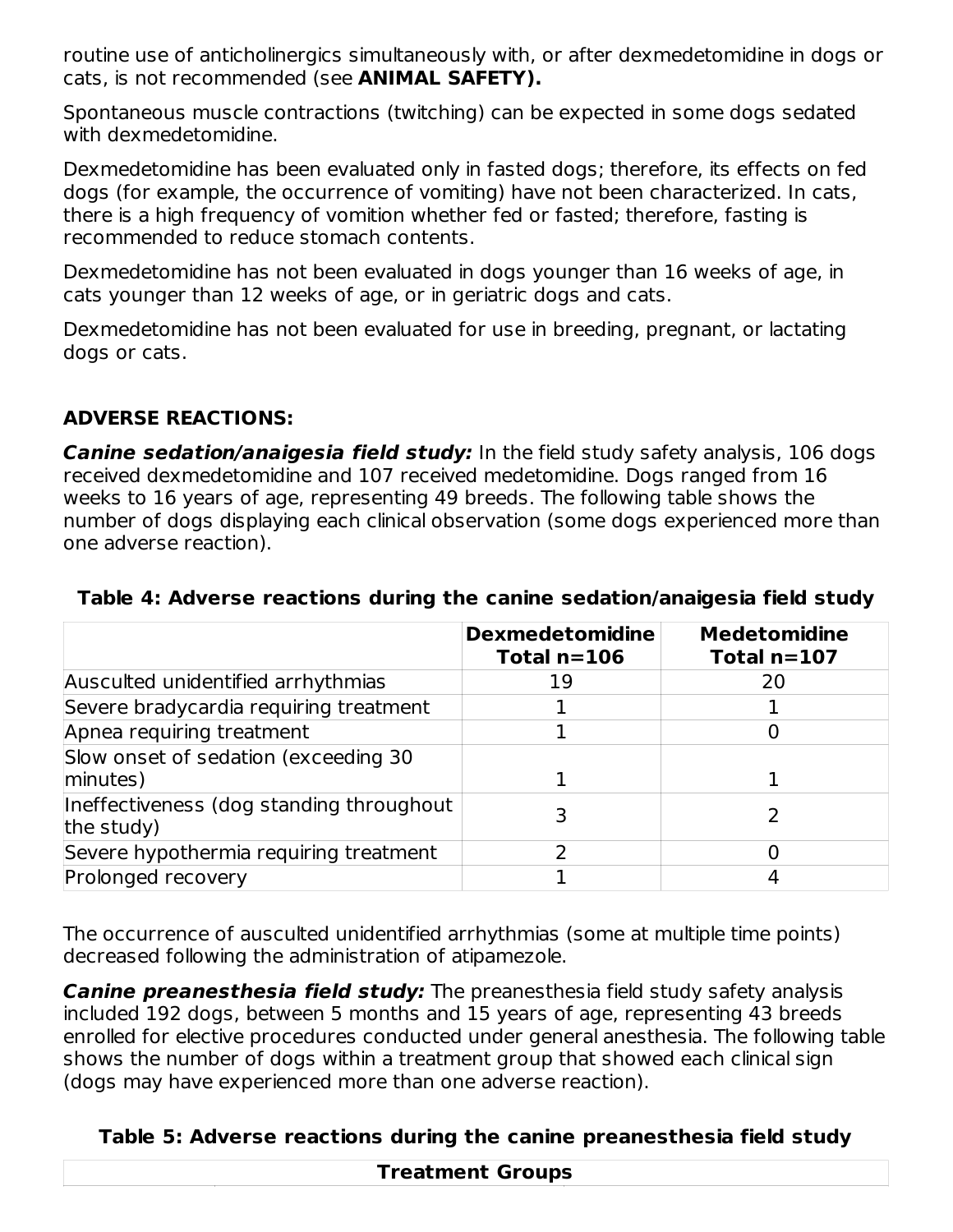| <b>Induction</b><br><b>Anesthetic:</b>             |                | <b>Propofol</b>                     |                                     | <b>Barbiturate</b>             |                                     |                                     |  |
|----------------------------------------------------|----------------|-------------------------------------|-------------------------------------|--------------------------------|-------------------------------------|-------------------------------------|--|
| <b>Preanesthetic</b> 0 mcg/m <sup>2</sup><br>Dose: | $n=32$         | 125<br>mcg/m <sup>2</sup><br>$n=32$ | 375<br>mcg/m <sup>2</sup><br>$n-32$ | 0 mcg/m <sup>2</sup><br>$n=32$ | 125<br>mcg/m <sup>2</sup><br>$n=32$ | 375<br>mcg/m <sup>2</sup><br>$n=32$ |  |
| Emesis                                             | 4              |                                     | 4                                   |                                | 3                                   | 6                                   |  |
| Ventricular<br>premature<br>contractions           | $\overline{0}$ | $\overline{2}$                      | $\overline{0}$                      | 4                              |                                     | $\overline{0}$                      |  |
| Diarrhea                                           |                | $\Omega$                            | $\Omega$                            | 3                              |                                     |                                     |  |
| Self trauma                                        | $\overline{0}$ | 2                                   |                                     | $\overline{2}$                 |                                     | $\overline{0}$                      |  |
| Severe<br>bradycardia                              | $\overline{0}$ | 0                                   |                                     | 0                              | 0                                   |                                     |  |
| Tachycardia                                        | $\overline{0}$ | $\Omega$                            | $\overline{0}$                      |                                | 1                                   | $\overline{0}$                      |  |
| Urinary<br>incontinence                            | $\overline{0}$ |                                     | 0                                   | 0                              |                                     |                                     |  |

Other clinical signs observed in dogs treated with dexmedetomidine include decreased respiratory rate and hypothermia.

**Feline sedation/analgesia field study:** The field study safety analysis included 242 cats (122 received dexmedetomidine; 120 received xylazine), 6 months to 17 years of age, and representing 19 breeds. The following table shows the number of cats reported with an adverse reaction (cats may have experienced more than one adverse reaction).

**Table 6: Adverse reactions during the feline field study**

|                        | <b>Dexmedetomidine</b><br>$n = 122$ | <b>Xylazine</b><br>$n = 120$ |
|------------------------|-------------------------------------|------------------------------|
| Vomiting               | 70                                  | 82                           |
| Urinary incontinence   | 6                                   | 11                           |
| Hypersalivation        |                                     |                              |
| Involuntary defecation |                                     |                              |
| Hypothermia            |                                     |                              |
| Diarrhea               |                                     |                              |
| Arrhythmia             |                                     |                              |
| Corneal ulcer          |                                     |                              |
| Cyanosis               |                                     |                              |
| Dyspnea                |                                     |                              |

The most frequently observed adverse reaction was vomiting in both fasted and fed cats. Other infrequent clinical signs observed in cats treated with dexmedetomidine included fatigue, anorexia, cystitis, and peripheral vascular disorder.

One incidence of dyspnea was reported, 43 minutes after dexmedetomidine administration during an oral examination/dental procedure. Prior to dexmedetomidine, the cat was free of clinical signs, but had a history of asthma and respiratory infection.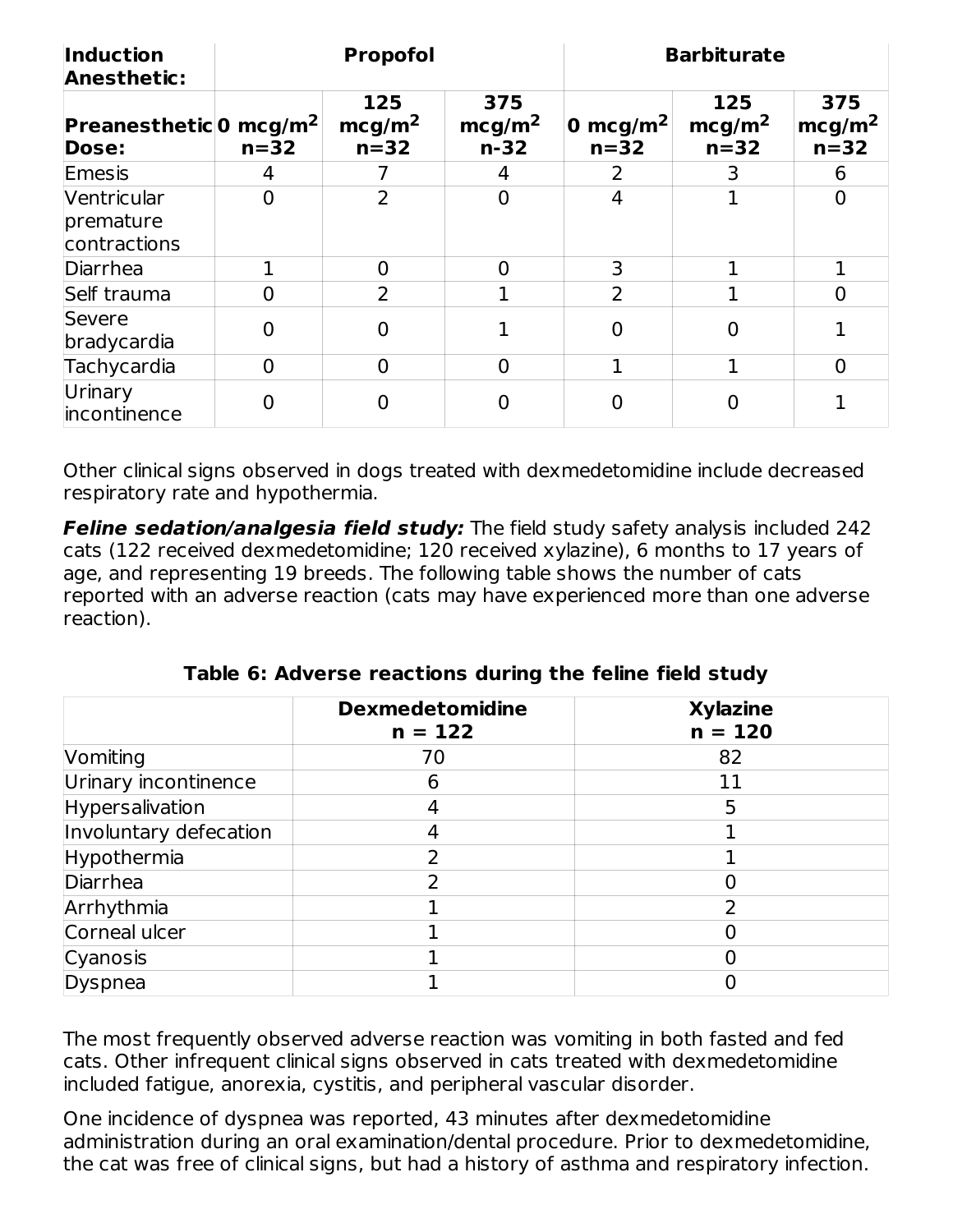The cat responded successfully to treatment.

**Feline preanesthesia field study:** The field study safety analysis included 184 cats (116 received dexmedetomidine; 68 received saline), 12 weeks to 16 years of age, and representing 11 breeds. The following table shows the number of cats reported with an adverse reaction (cats may have experienced more than one adverse reaction).

| <b>Induction Anesthetic</b>   |                         | <b>Ketamine</b>                    | <b>Propofol</b>         |                                  |  |
|-------------------------------|-------------------------|------------------------------------|-------------------------|----------------------------------|--|
| Preanesthetic                 | <b>Saline</b><br>$n=37$ | <b>Dexmedetomidine</b><br>$n = 64$ | <b>Saline</b><br>$n=31$ | <b>Dexmedetomidine</b><br>$n=52$ |  |
| Emesis                        | 2                       | 20                                 |                         | 12                               |  |
| Pale mucous<br>membranes      |                         | 11                                 |                         | 9                                |  |
| Decreased body                |                         |                                    |                         |                                  |  |
| temperature                   |                         | 4                                  |                         |                                  |  |
| Retching                      |                         |                                    |                         | 3                                |  |
| <b>Heart Murmur</b>           |                         |                                    |                         | $\overline{2}$                   |  |
| Loose Stool                   |                         | 2                                  |                         |                                  |  |
| Corneal Injury                | 1                       |                                    |                         |                                  |  |
| Apnea                         |                         |                                    |                         |                                  |  |
| Behavioral change             |                         |                                    |                         |                                  |  |
| Fluid in endotracheal<br>tube |                         |                                    |                         |                                  |  |

**Table 7: Adverse reactions during the feline preanesthesia field study**

One case of apnea was reported in a cat that received ketamine as the induction agent. This cat required artificial ventilation from the start of the procedure until 30 minutes into recovery when the cat began to breathe on its own. The cat recovered without further problems.

# **POST APPROVAL EXPERIENCE:**

The following adverse events were obtained from post-approval adverse drug events reported for dexmedetomidine hydrochloride sterile injectable solution from 2007 to 2009. Not all adverse reactions are reported. Some adverse reactions occurred when dexmedetomidine hydrochloride was used alone for sedation; most occurred when dexmedetomidine hydrochloride was used in the presence of anesthetics and/or other preanesthetics. It is not always possible to reliably estimate the frequency of an adverse event or to establish a causal relationship to the drug, especially when multiple drugs are administered. The following reported adverse events are listed in decreasing order of frequency:

Dogs: ineffective for sedation, death, bradycardia, cardiac arrest, apnea, convulsions, vomiting, prolonged sedation, elevated temperature, and delayed sedation.

Cats: ineffective for sedation, death, cardiac arrest, vomiting, apnea, prolonged sedation, hypersalivation, hypothermia, bradycardia, cyanotic mucous membranes, sedation too brief, and dyspnea.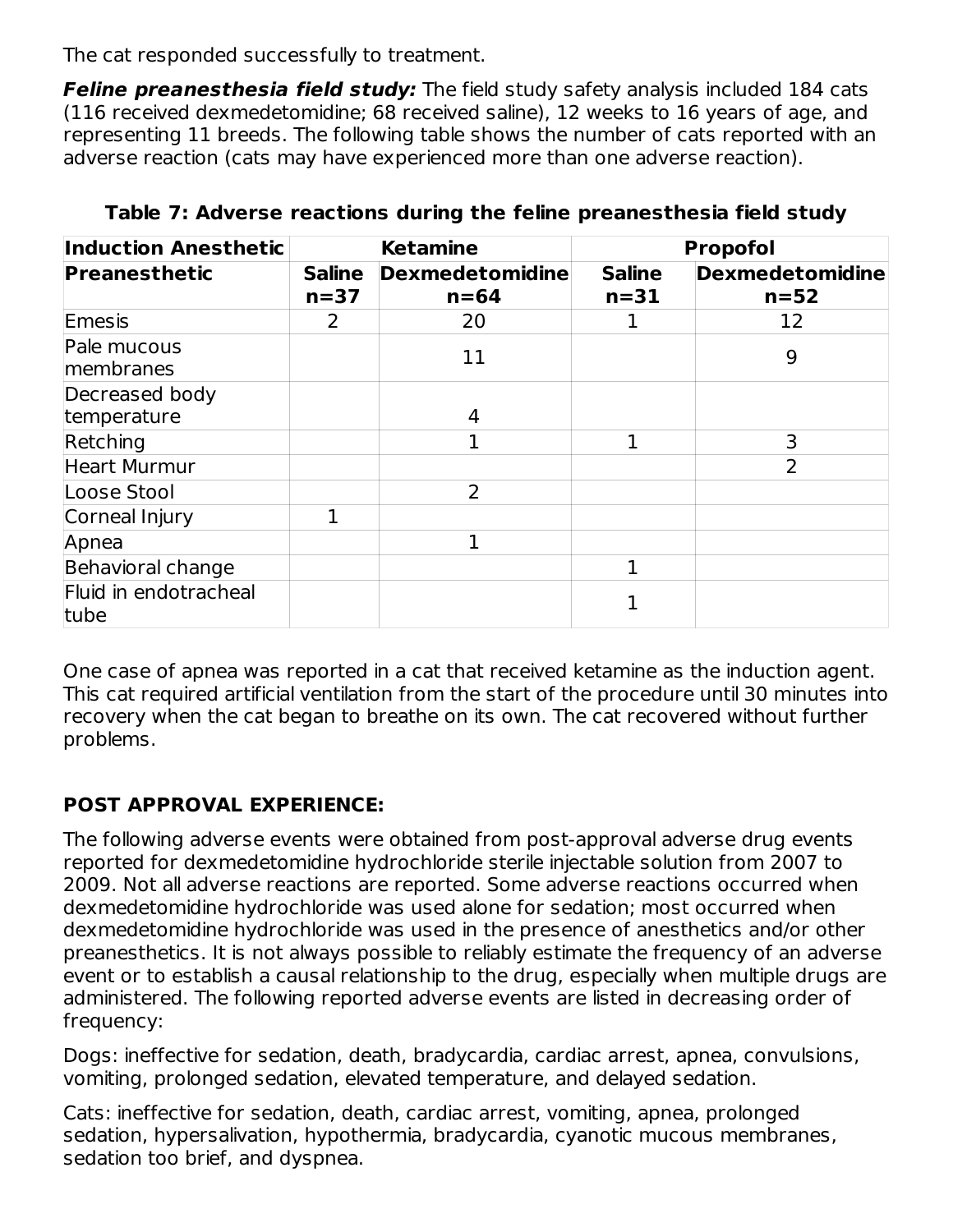**To report suspected adverse drug events, for technical assistance or to obtain a copy of the Safety Data Sheet, contact Covetrus at 1-855-724-3461 or www.covetrus.com. For additional information about adverse drug experience reporting for animal drugs, contact FDA at 1-888-FDA-VETS or http://www.fda.gov/reportanimalae.**

## **INFORMATION FOR OWNERS:**

Owners should notify their veterinarian immediately if their cat experiences difficulty breathing due to the rare possibility of delayed onset of pulmonary edema which has been associated with administration of alpha $_2$ -adrenergic agonists in cats.

# **CLINICAL PHARMACOLOGY:**

Dexmedetomidine is a potent non-narcotic alpha<sub>2</sub>-adrenoceptor agonist which produces sedation and analgesia. These effects are dose dependent in depth and duration. Blood pressure is initially increased due to peripheral vasoconstriction, subsequently dropping to normal or slightly below normal levels. Vasoconstriction may cause mucous membranes to appear pale or mildly cyanotic. This initial vasopressor response is accompanied by a compensatory marked decrease in heart rate mediated by a vagal baroreceptor. The peripheral pulse may feel weak and a transient change in the conductivity of the cardiac muscle may occur, as evidenced by first and second degree atrioventricular blocks. Other arrhythmias may occur. Dexmedetomidine also decreases the respiratory rate and decreases body temperature. The magnitude and duration of the decrease in body temperature is dose dependent. Dexmedetomidine causes depression of gastrointestinal motility due to decrease in smooth muscle activity, increases in blood glucose levels due to inhibition of insulin release, and increases in production of urine. Spontaneous muscle contractions (twitching) can be expected in some dogs sedated with dexmedetomidine. Vomiting in cats has been associated with alpha $_2$ -adrenergic agonist central stimulation of the brain $^4$ 

## **EFFECTIVENESS:**

**Canine sedation/analgesia field study:** Dexmedetomidine was evaluated in a masked, controlled, multi-site field study, using parallel treatment groups. Effectiveness was evaluated in 200 (of 213) healthy client-owned dogs, ranging in age between 16 weeks and 16 years of age, and in size between 4.8 lbs and 141 lbs (2.2 kg and 64 kg). Dogs admitted to veterinary clinics for various procedures requiring sedation and/or analgesia received either dexmedetomidine or medetomidine once, by IV or IM injection. Procedures included dental care, radiography, minor skin tumor removal, and treatment of otitis.

Sedation and analgesia occurred within 5 minutes after IV dexmedetomidine, and within 15 minutes after IM dexmedetomidine, with peak effects approximately at 15 or 30 minutes, respectively. Effects waned by approximately two hours after IV administration, and by three hours using the IM route. Dexmedetomidine and medetomidine showed comparable clinical effects.

Cardiac rhythms were evaluated by auscultation. Bradycardia occurred within 5 to 15 minutes after IV dexmedetomidine or medetomidine, and within 15 to 30 minutes after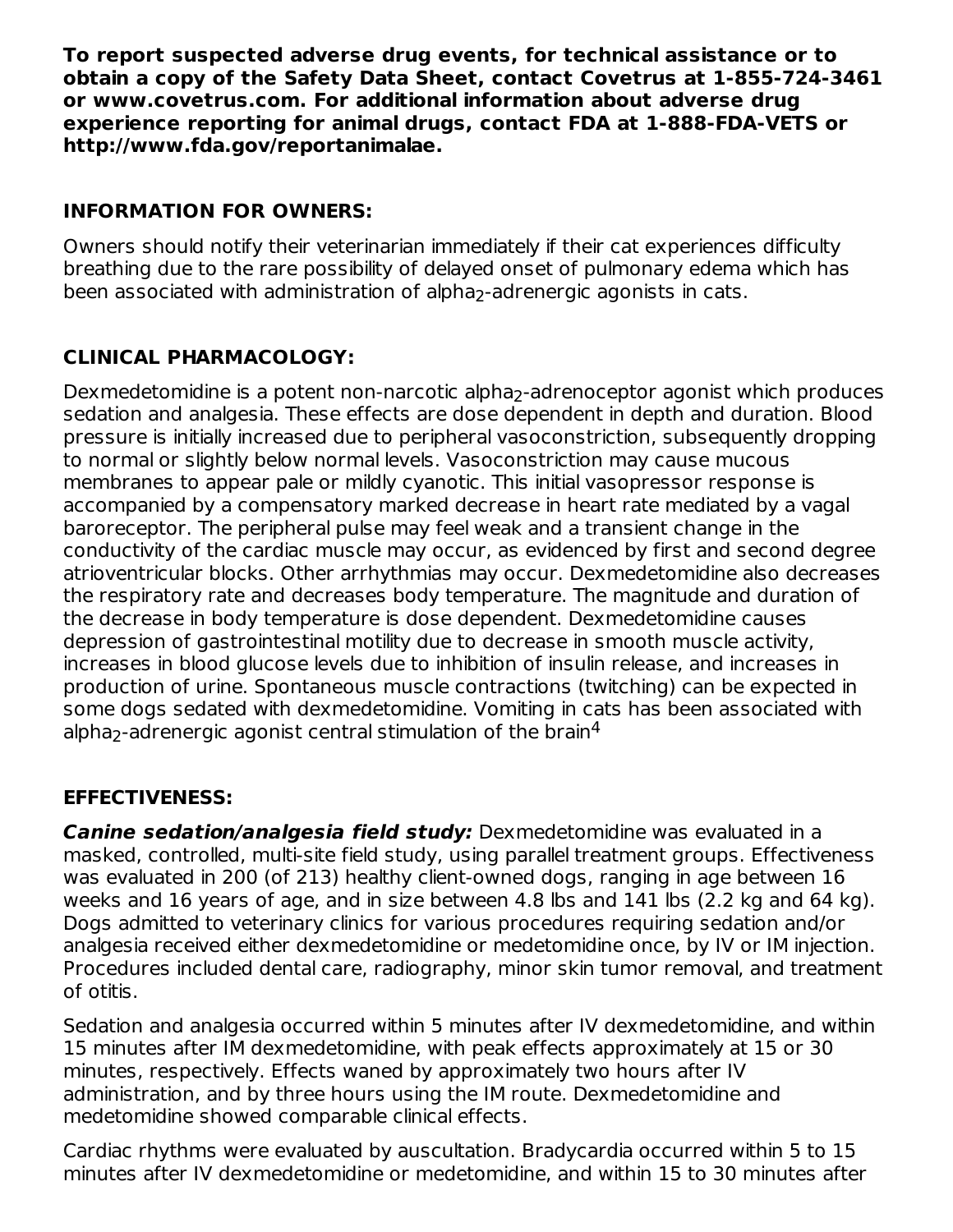either drug given IM. Sixty-four dexmedetomidine-treated dogs and 50 medetomidinetreated dogs were observed with bradycardia.

Adverse reactions during the field study included ausculted unidentified arrhythmias, apnea, hypothermia, and ineffectiveness (see ADVERSE REACTIONS).

Eleven dogs received concomitant medication during the field study, including amoxicillin, cephalexin, triamcinolone, methyl-prednisolone acetate, neomycin, nystatin, thiostrepton, acepromazine, atropine, and atipamezole.

The results of this field study demonstrate that dexmedetomidine produces satisfactory levels of sedation and analgesia for clinical examinations and procedures, minor surgical procedures, and minor dental procedures.

**Canine preanesthesia field study:** The use of dexmedetomidine as a preanesthetic was evaluated in a controlled, multi-site field study, using parallel treatment groups. Effectiveness was evaluated in 192 healthy, client-owned dogs, between 5 months and 15 years of age, weighing 4 to 196 lbs (2 kg to 89 kg). Dogs received IM dexmedetomidine or saline as a preanesthetic to general anesthesia. All dogs were induced by an injectable anesthetic; half of the dogs were maintained with an inhalation anesthetic. Procedures included orchiectomy, ovariohysterectomy, skin surgery, radiography, physical examination, dental procedures, ear cleaning, anal sac treatment, and grooming.

Compared to saline controls, dexmedetomidine IM reduced induction drug requirements by 30 to 36% (at 125 mcg/m<sup>2</sup>) and by 38 to 61% (at 375 mcg/m<sup>2</sup>). Inhalation anesthetic requirements were 40 to 60% less for dexmedetomidine-preanesthetized dogs. The number of dogs with clinical signs of pain was less for at least 30 minutes after the procedure in dogs treated with 375 mcg/m<sup>2</sup> dexmedetomidine, compared to saline controls.

Recovery times were dose dependent, averaging 15 to 32 minutes to extubation and 71 to 131 minutes to standing recovery (longer times correspond to higher dexmedetomidine dose). Recovery times also depended on the induction anesthetic. Recovery times following barbiturate induction were longer (30 minutes to extubation and 118 minutes to standing), compared to dogs induced with propofol (23 minutes to extubation and 84 minutes to standing).

Cardiac arrhythmias were monitored by ECG. Dexmedetomidine-treated dogs were more frequently observed with at least one incidence of arrhythmia compared to saline controls. The most commonly observed arrhythmias were bradycardia, 1st and 2<sup>nd</sup> degree AV block, and sinus arrest. Other less frequently observed arrhythmias included ventricular premature complexes (VPCs), supraventricular premature complexes, 3rd degree AV block, and sinus pause.

Adverse events included bradycardia, tachycardia, VPCs, vomiting, diarrhea, urinary incontinence, and self trauma (see **ADVERSE REACTIONS).**

The results of the preanesthesia field study demonstrate that dexmedetomidine provided anesthetic dose-sparing, sedation, and analgesia during procedures conducted under general anesthesia.

**Feline sedation/analgesia field study:** Dexmedetomidine hydrochloride was evaluated in a masked, controlled, multiple site field study, using parallel treatment groups. Effectiveness was evaluated in 242 client-owned cats, ranging in age between 6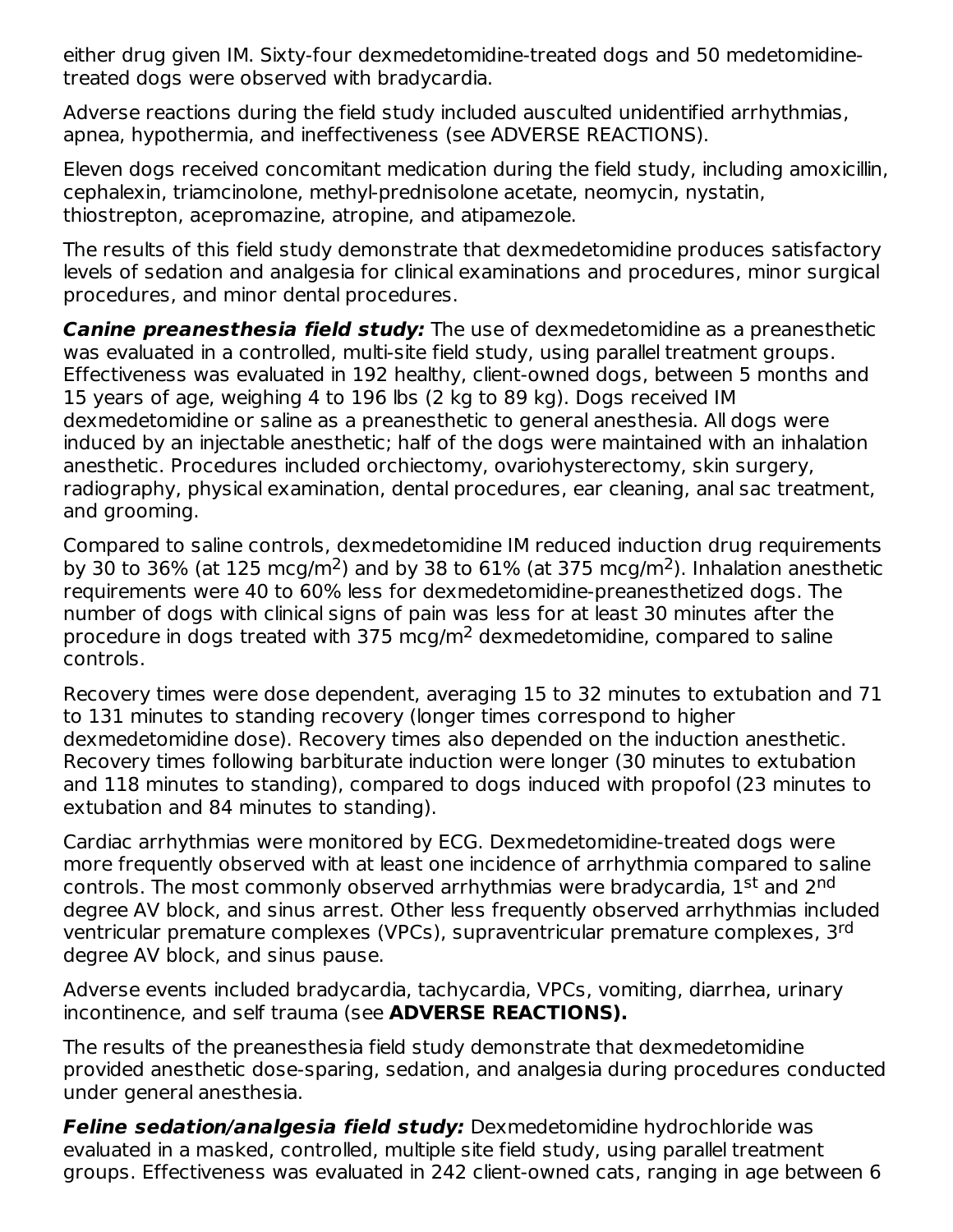months and 17 years, and in size between 2.3 and 9.6 kg (5 and 21 lbs). Cats admitted to veterinary clinics for various procedures requiring restraint, sedation, and/or analgesia were randomized to treatment group and given dexmedetomidine (122 cats) or xylazine (120 cats) once by IM injection. Procedures performed using dexmedetomidine included dental care, radiography, minor superficial surgery, otitis treatment, blood or urine sample collection, tattooing, microchip placement, and grooming.

Sedation and analgesia occurred within 5 to 15 minutes and peak effects were observed 30 minutes after dexmedetomidine. The procedure was easily performed in 91% of cats beginning 30 minutes after dexmedetomidine. Sedative and analgesic effects waned by three hours after dexmedetomidine.

Signs of sedation were deeper for cats receiving dexmedetomidine compared to those receiving xylazine. No clinically relevant differences were observed between dexmedetomidine and xylazine with respect to analgesia or physiological variables. Heart rate, respiratory rate, and rectal temperature decreased. Bradycardia was observed within 5 to 15 minutes and heart rates of ≤70 beats/minute were seen in 18% of cats. The most commonly observed arrhythmias assessed with ECG were atrioventricular dissociation and escape rhythms, followed by a few incidences of premature complexes and one incidence of atrioventricular block. Oxygen saturation, mucous membrane color, capillary refill time, pulse character, respiratory depth and pattern, and response of the animal to injection were clinically satisfactory. All cats recovered from changes induced by dexmedetomidine.

Ninety-seven adverse events were reported after dexmedetomidine. The most frequently reported adverse reactions included vomiting (70), urinary incontinence (6), hypersalivation (4), involuntary defecation (4), hypothermia (2), and diarrhea (2) (see **ADVERSE REACTIONS).**

The results of this field study demonstrate that dexmedetomidine produces satisfactory levels of sedation and analgesia for clinical examinations and procedures, minor surgical procedures, and minor dental procedures.

**Feline preanesthesia field study**: The use of dexmedetomidine as a preanesthetic was evaluated in a masked, controlled, multi-site field study, using parallel treatment groups. Effectiveness was evaluated in 182 healthy, client-owned cats, between 12 weeks and 16 years of age, weighing 2.10 to 18.8 lbs (0.9 kg to 8.5 kg). Preanesthetic/induction drug regimens included saline/ketamine, dexmedetomidine/ketamine, saline/propofol, and dexmedetomidine/propofol. All cats were intubated prior to the procedure. Inhalant anesthesia (isoflurane) was added during longer procedures (>15 minutes) and could be added during shorter procedures if the veterinarian deemed it necessary. Procedures included ovariohysterectomy, orchiectomy, onychectomy, and dental cleaning.

Dexmedetomidine IM administered at 40 mcg/kg prior to induction with ketamine resulted in a significantly higher proportion of cats that were successfully intubated compared to saline (success rates of 89.5% and 10.7%, respectively).

Cats preanesthetized with dexmedetomidine IM required 48.9% less propofol for successful intubation compared to cats that received saline. Inhalant anesthetic requirements were 35 to 44% less for dexmedetomidine preanesthetized cats. Recovery times following ketamine and propofol induction averaged 36 and 38 minutes to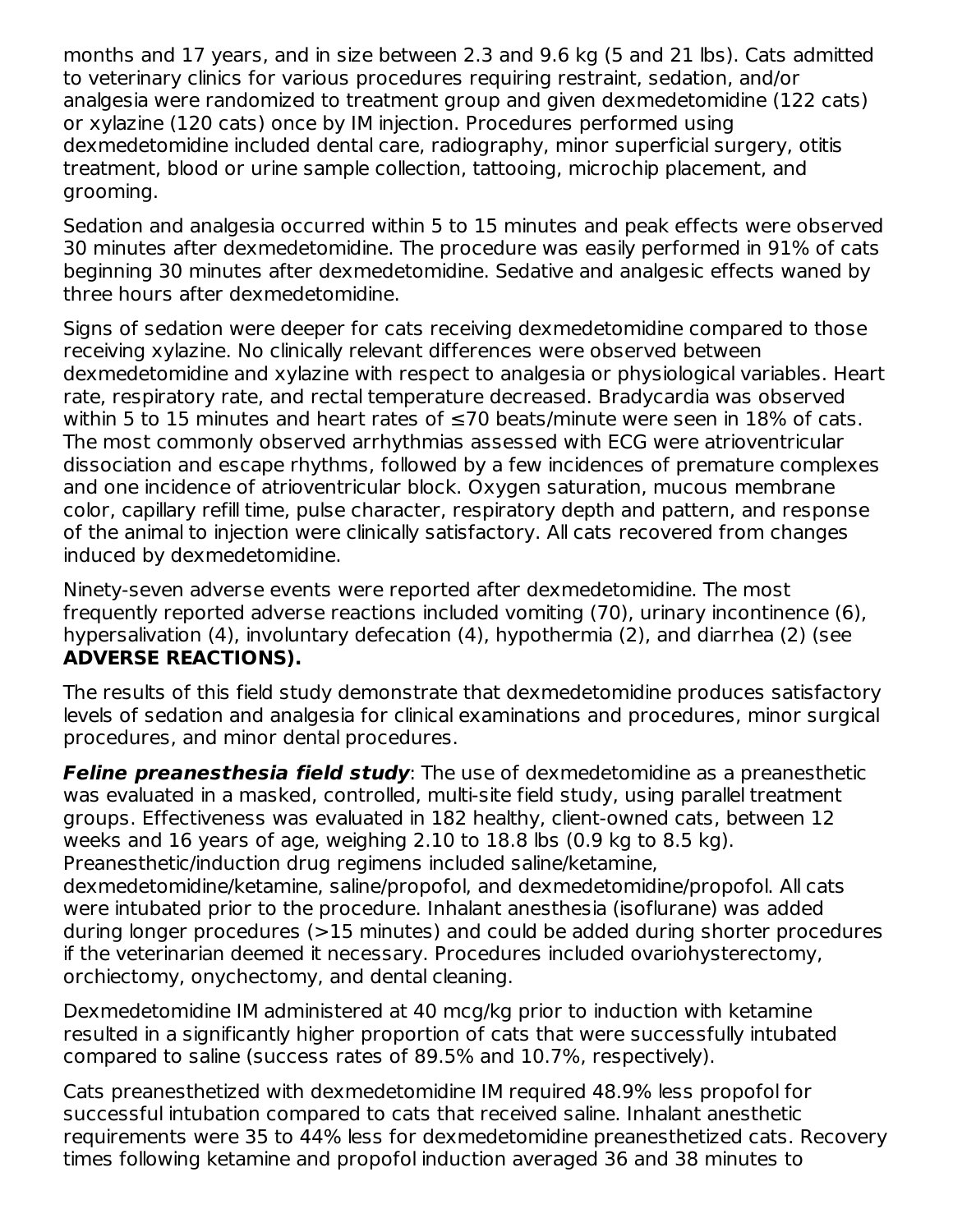extubation and 161 and 131 minutes to standing, respectively for dexmedetomidinetreated groups.

Dexmedetomidine (followed by ketamine or propofol) resulted in the following ECG abnormalities (in decreasing order of frequency): sinus bradycardia, sinus arrhythmia, 1<sup>st</sup> degree atrioventricular (AV) block, long QT interval, sinus pauses, ventricular premature depolarizations, 2<sup>nd</sup> degree AV block, escape beats/rhythms, and supraventricular premature depolarizations. Dexmedetomidine-treated cats had a lower mean heart rate, respiratory rate, and body temperature compared to saline controls continuing through the recovery period.

Sixty-six adverse events were reported after dexmedetomidine. The most frequently reported adverse events were: vomiting (32), pale mucous membranes (20), decreased body temperature (4), and retching (4). (see **ADVERSE REACTIONS).**

## **ANIMAL SAFETY:**

**Canine safety study:** In the multiple dose safety study, dexmedetomidine was administered at 0, 1, 3 or 5 times (x) the recommended IV and IM doses on 3 consecutive days to a total of 36 healthy, young beagles. Two additional groups were given a 3x dose of dexmedetomidine (IV or IM) followed by three 1x doses of the reversal agent, atipamezole, every 30 minutes. This was repeated for a total of 3 days. No deaths occurred during the study.

1x dose group: At the recommended dose, sedation lasted less than 3 hours. During sedation, muscle twitches occurred intermittently, and decreases in temperature, respiratory rate and heart rate were observed in all animals. A slow pupil response to light was seen transiently about 15 minutes after dosing in one of twelve dogs. Second degree atrioventricular (AV) blocks were observed in one of twelve dogs.

3x dose group: At 3 times the recommended dose, the duration of sedation was between two and eight hours. During sedation, muscle twitches occurred, and temperature, respiratory rate, and heart rate decreased in all dogs. The pupillary light reflex was transiently decreased for up to 90 minutes in four of twelve dogs. Vomiting was seen in two of twelve dogs. One dog experienced first and second degree AV blocks; second degree AV block was observed in three of twelve dogs. Elevated concentrations of alanine aminotransferase (ALT) were observed in one dog, without histological changes to the liver.

5x dose group: At 5 times the recommended dose, the duration of sedation was between four and eight hours. Muscle twitches, decreases in temperature, respiratory rates, and heart rates were seen in all dogs. No pupil response was noted in six of twelve dogs (IV) for up to 1.5 hours; decreased transient pupillary light reflex was seen for up to 60 minutes in two of twelve dogs (IM). Vomiting was seen in one of twelve dogs. First and second degree AV blocks were observed in one of twelve dogs. Elevated concentrations of ALT were observed in 3 of 12 dogs, without histological changes to the liver.

Dexmedetomidine demonstrated dose dependent effects related to its pharmacology when administered IV or IM to healthy dogs at doses up to five times the recommended dose.

**Canine safety study with an anticholinergic:** In another laboratory safety study,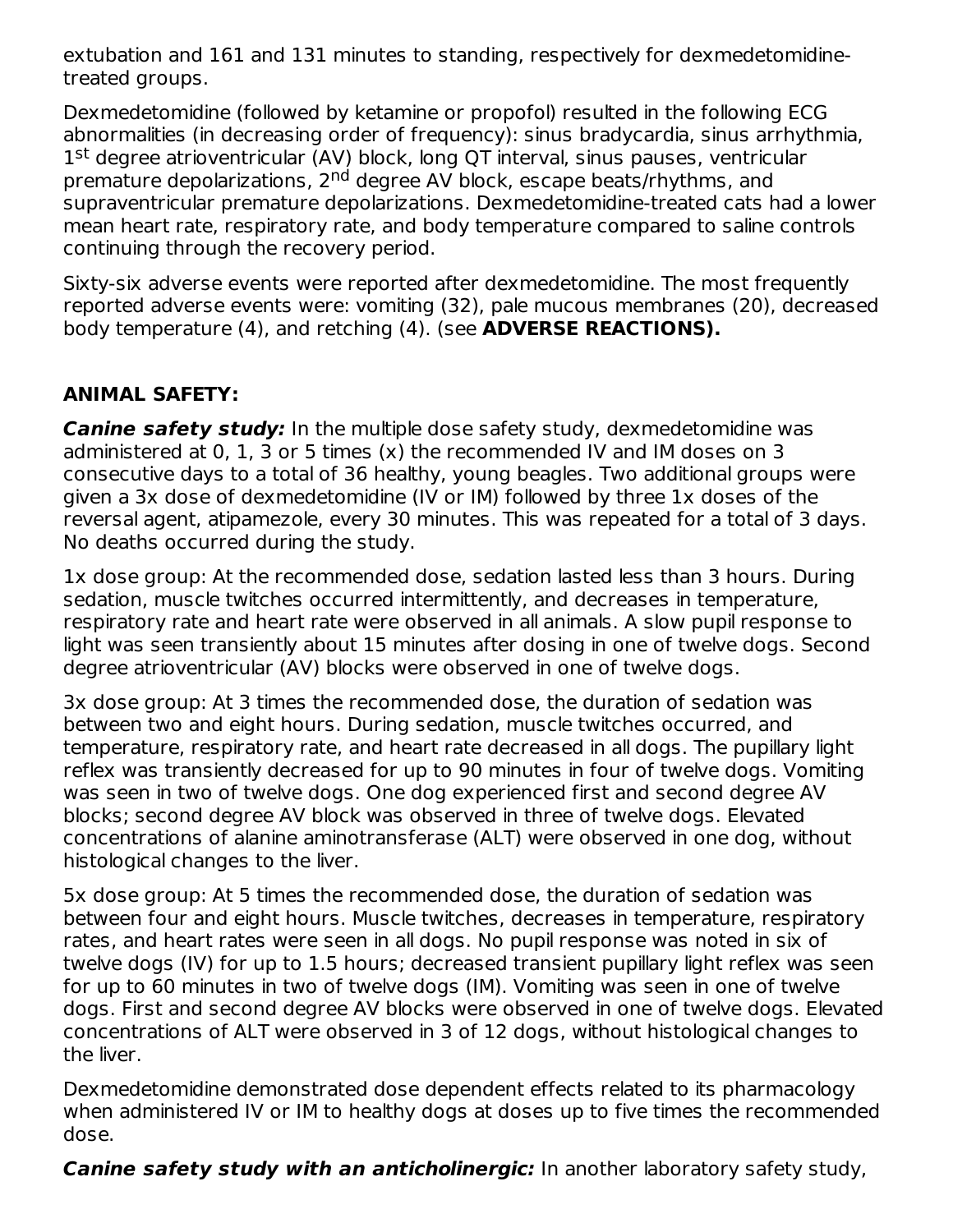one of three doses of an IM anticholinergic drug or saline was administered 10 minutes before, at the same time, or 15 minutes after 500 mcg/m<sup>2</sup> IM dexmedetomidine. The anticholinergic drug was given for the prevention or treatment of dexmedetomidineinduced reduction in heart rate. In a crossover design, 18 dogs were used in a total of 72 trials, to evaluate the safety of dexmedetomidine used with an anticholinergic drug.

Dogs were instrumented for the accumulation of continuous ECG data. The following arrhythmias were recorded during the study (some dogs experienced more than one arrhythmia).

| Type of arrhythmia                                    | Number of dogs (of 18) |
|-------------------------------------------------------|------------------------|
| Second degree AV block                                | 18                     |
| Supraventricular tachycardia (SVT) or<br><b>SVPCs</b> | 16                     |
| Ventricular escape beats                              | 16                     |
| Ventricular premature contractions                    | 14                     |
| Third degree AV block                                 | 6                      |
| Idioventricular rhythm                                |                        |
| Paroxysmal VT                                         |                        |
| Ventricular bigeminy; SVPCs; pulse<br>alternans       |                        |
| Junctional escape beat                                |                        |

**Table 8: Arrhythmias recorded during the canine laboratory safety study\***

\* Table does not relate arrhythmias to the presence or absence of anticholinergic.

The occurrence of arrhythmias was not related to the presence or absence of the anticholinergic drug. Arrhythmias were transient (although frequent over time in some dogs), returning toward baseline levels within 55 minutes after dexmedetomidine. No dogs required treatment related to these arrhythmias, and none of these arrhythmias persisted or adversely affected the overall clinical status of any dog in the study.

Dexmedetomidine without anticholinergic: Without the anticholinergic drug, and in addition to arrhythmias, dexmedetomidine produced clinically relevant sedation accompanied by a statistically significant reduction in heart rate, respiratory rate, cardiac output, pulmonary arterial temperature, and mixed venous oxygen tension. A statistically significant increase in arterial blood pressure, pulmonary capillary wedge pressure, central venous pressure, and systemic vascular resistance was noted. No dogs experienced hypotension. Dexmedetomidine tended to increase pulmonary vascular resistance. Dexmedetomidine alone had no statistically significant effect on mean pulmonary arterial pressure, arterial pH, arterial carbon dioxide tension, and arterial oxygen tension.

Dexmedetomidine plus anticholinergic: Either of the two higher anticholinergic doses was effective in the prevention or treatment of the dexmedetomidine-induced reduction in heart rate. Anticholinergic (higher doses) given after dexmedetomidine caused marked increases in the occurrence of various cardiac arrhythmias, especially second degree AV block. When the higher doses of anticholinergic drug were given at the same time or 15 minutes after dexmedetomidine, large increases in heart rate (p<0.01) and blood pressure (p<0.05) were seen. Increases were dose related; the highest anticholinergic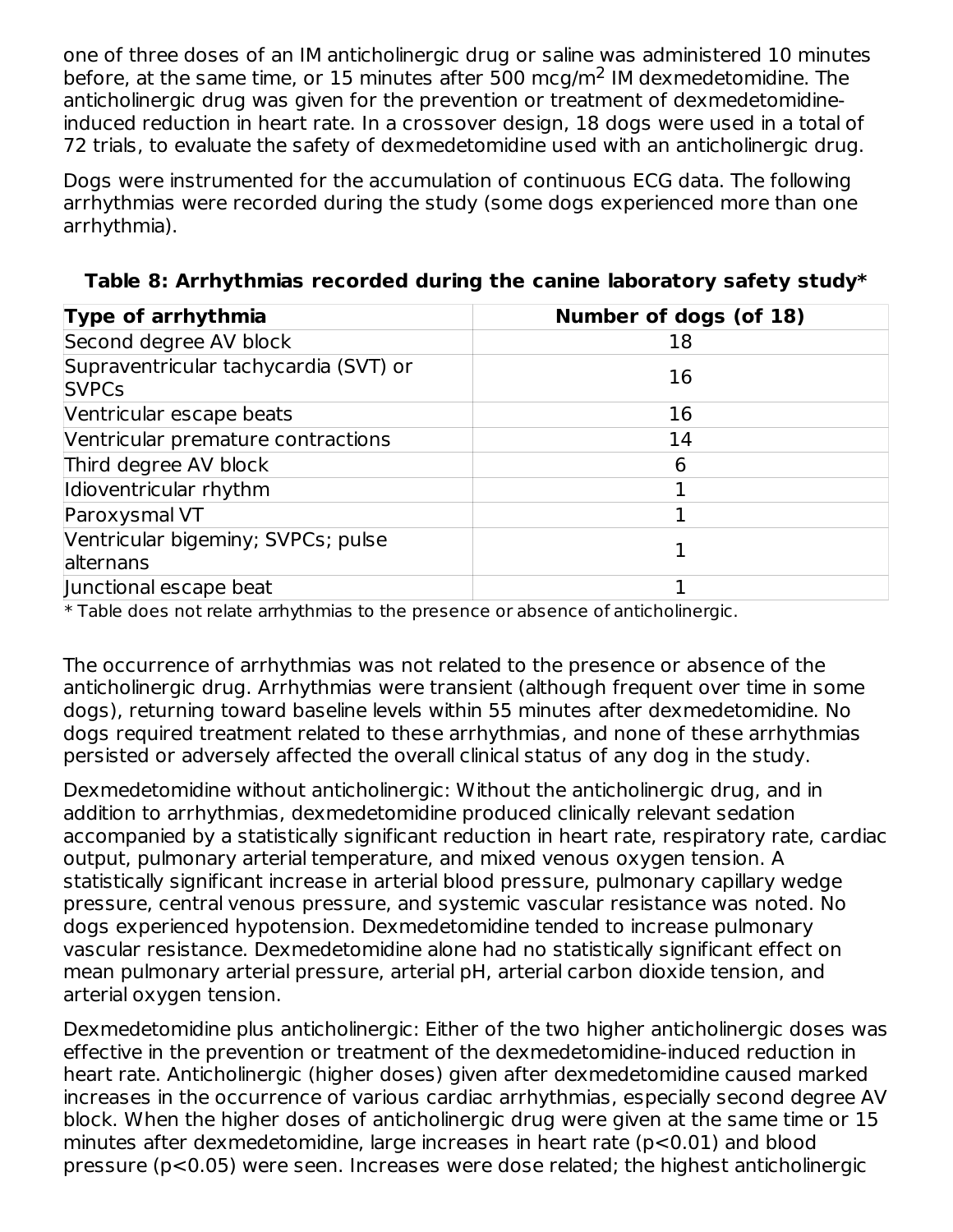dose elicited more frequent arrhythmias and larger increases in heart rate and blood pressure.

In conclusion, moderate doses of anticholinergic drug given prior to dexmedetomidine performed best for the prevention of dexmedetomidine-induced reduction of heart rate in dogs. The routine use of anticholinergics given simultaneously with, or after dexmedetomidine, is not recommended.

**Feline safety study.** In a multiple dose safety study, dexmedetomidine hydrochloride was administered intramuscularly (IM) at 1x, 3x, and 5x (40, 120, and 200 mcg/kg) the recommended dose of 40 mcg/kg on 3 consecutive days to healthy cats, 6 to 8 months old. A control group received the product vehicle as a placebo (0x). No mortality was observed. The depth and duration of sedation was dose dependent, lasting approximately 2 hours in the 1x group, 2 to 4 hours in the 3x group, and greater than 8 hours in the 5x group. The lowest recorded individual heart rate was 60 beats/minute and occurred in the 5x dose group (2 cats). Cardiac arrhythmias characterized by isolated junctional escape complexes with episodes of junctional escape rhythm were observed during periods of low heart rate or following sinus pauses in all dexmedetomidine dose groups. In most cases the arrhythmia was no longer observed after 1 to 2 hours. Atrioventricular block was not observed. Incidences of arrhythmias were not related to dose; however, more cats were affected by cardiac arrhythmias on the third day of treatment, compared to the first two days of the study. The decrease in respiratory rate, but not the duration, was dose dependent. The rectal temperature decreased in all dexmedetomidine-treated groups, with the lowest temperatures in the 5x group at 8 hours on all three days. Two cats vomited (40 and 120 mcg/kg). Corneal opacity was noted in all dexmedetomidine-dose groups, was transient, related to dose and duration of sedation, and was attributed to lack of lubrication with decreased blinking during sedation. Hematology and blood chemistry were unaffected by treatment. Injection site tolerance was good, with mild inflammatory lesions representative of the IM injection procedure. Gross and histological examination of all other tissues did not reveal any abnormalities related to dexmedetomidine hydrochloride administration.

Dexmedetomidine demonstrated dose dependent effects related to its pharmacology when administered IM to healthy cats at doses up to five times the recommended dose.

**Feline acute tolerance study:** IM dexmedetomidine hydrochloride was administered once at 10x (400 mcg/kg) the recommended dose of 40 mcg/kg to 3 female and 3 male 7 month old cats. No mortality was observed. Sedation was observed within 15 minutes of dosing and lasted for at least 4 hours with full recovery noted between 8 and 24 hours after dosing. Transient observations of corneal dehydration and opacity, miosis, pale skin and gingiva, salivation, and watery ocular discharge were observed in some animals. Vomiting was observed 7 to 11 hours after dosing in all but one animal. Decreases in heart rate accompanied by prolonged PQ and QT intervals were most pronounced 2 to 4 hours after dosing. No atrioventricular (AV) blocks or escape rhythms were noted. In one cat, incidental and reversible premature junctional complexes were seen at 1 and 2 hours after dosing which were considered secondary to bradycardia. Slightly lower respiratory rate and reduced rectal temperature were observed 4 to 8 hours after dosing. Observations had returned to normal by 24 hours after dosing. Mild inflammatory lesions observed histologically at the injection site were representative of the IM injection procedure. No treatment related changes were observed in hematology. Mild elevations in some clinical ALT, AST, and CK, were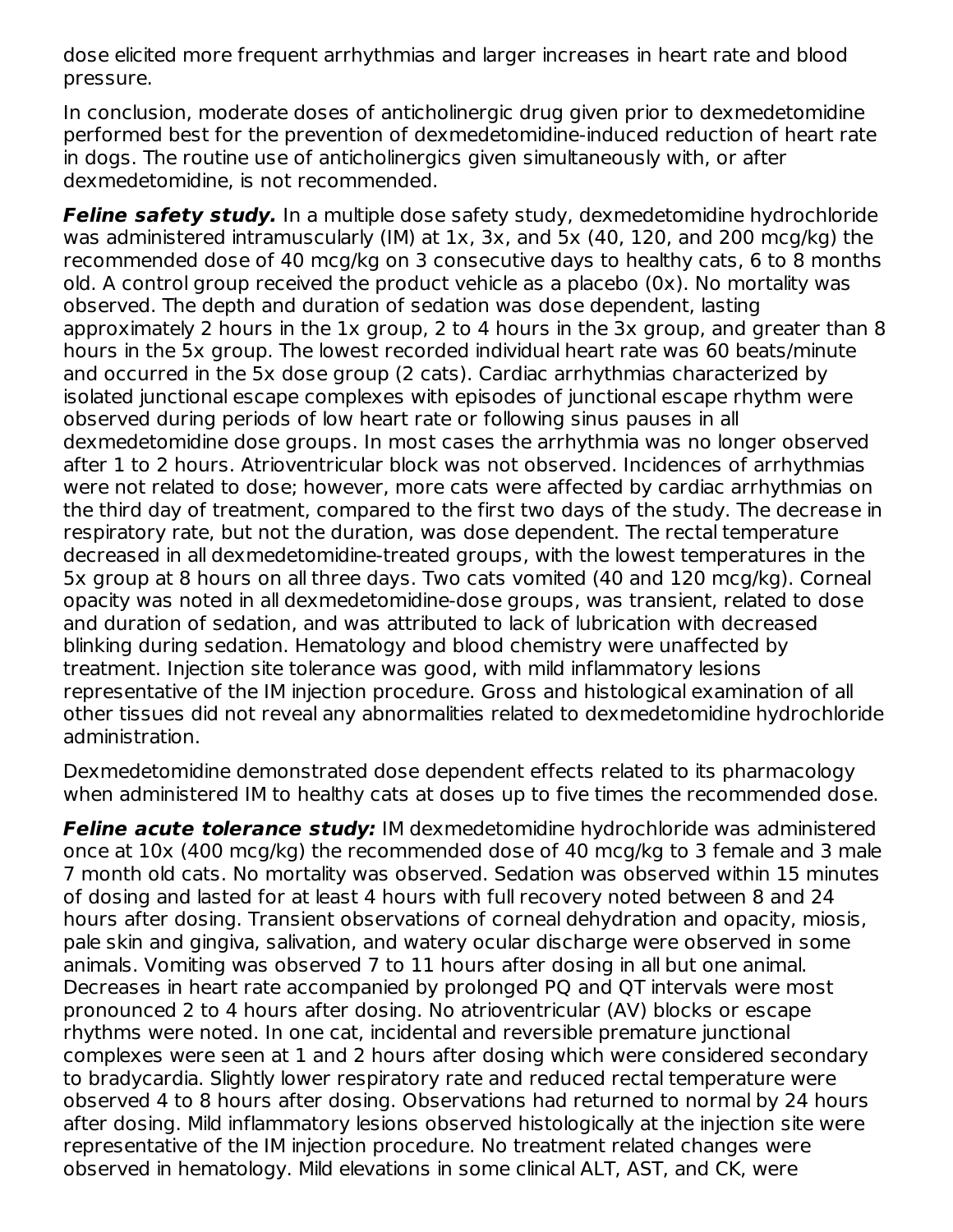observed 24 hours after dosing, with a trend towards recovery by 48 hours. Total protein, albumin and globulin levels were slightly lowered in one cat 48 hours after dosing.

## **STORAGE:**

Store at controlled room temperature 20° to 25°C (68° to 77°F). Protect from freezing. Use contents within 90 days of first puncture.

## **HOW SUPPLIED:**

Dexmedetomidine Hydrochloride Injection is supplied in 10 mL, multi-dose vials containing 0.5 mg of dexmedetomidine hydrochloride per mL.

## **REFERENCES:**

- 1. Ko JCH, Fox SMF, Mandsager RE. Effects of preemptive atropine administration on incidence of medetomidine-induced bradycardia in dogs. J Am Vet Med Assoc 2001; 218:52-58.
- 2. Alibhai HIK, Clarke KW, Lee YH, et al. Cardiopulmonary effects of combinations of medetomidine hydrochloride and atropine sulphate in dogs. Vet Rec 1996; 138:11- 13.
- 3. Short, CE. Effects of anticholinergic treatment on the cardiac and respiratory systems in dogs sedated with medetomidine. Vet Rec 1991; 129:310-313.
- 4. Hikasa Y, Akiba T, lino Y et al. Central alpha-adrenoceptor subtypes involved in the emetic pathway in cats. Eur J Pharmacol 1992; 229:241-251.

Approved by FDA under ANADA # 200-699.



# **covetrus ®**

Distributed by:

Covetrus North America

400 Metro Place North

Dublin, OH 43017

**covetrus.com**

### **AH-072960-01**

## **HDE00N REV: 0221**

Principal Display Panel Text for Container Label: covetrus logo NDC: 11695-6967-1 Dexmedetomidine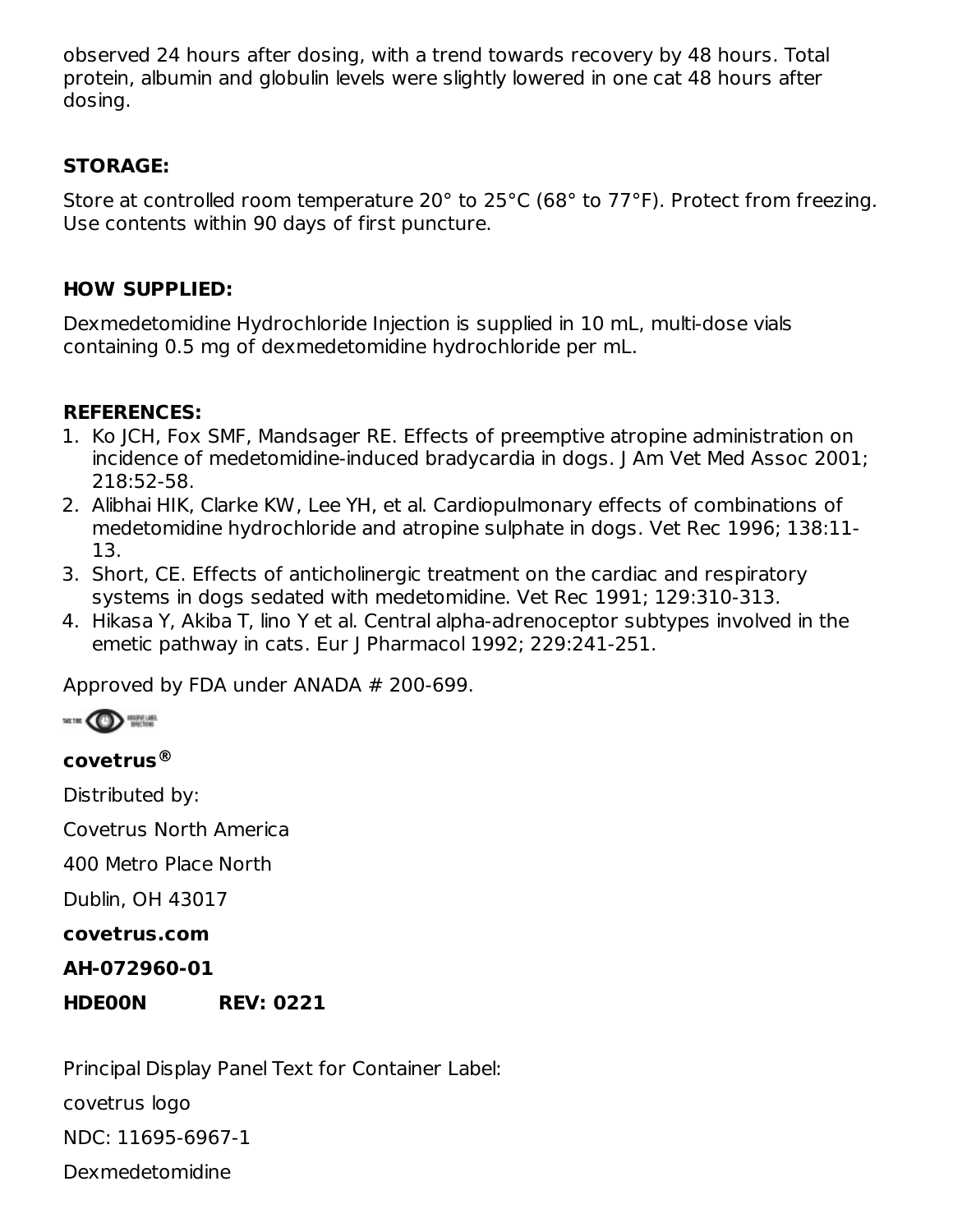hydrochloride injection

5 mg/10 mL (0.5 mg/mL)

Sterile injectable solution sedative,

analgesic and preanesthetic

For intramuscular and intravenous use in dogs

and for intramuscular use in cats.

Caution: Federal law restricts this drug to use

by or on the order of a licensed veterinarian.

Net contents: 10 mL

Approved by FDA under ANADA # 200-699

| <b>covetrus</b>                                                                                                                                                                                                                                                                                | <b>Reorder #072960</b>                                                                                                                                                                                                                                                                                                          | print,<br>area                                             |
|------------------------------------------------------------------------------------------------------------------------------------------------------------------------------------------------------------------------------------------------------------------------------------------------|---------------------------------------------------------------------------------------------------------------------------------------------------------------------------------------------------------------------------------------------------------------------------------------------------------------------------------|------------------------------------------------------------|
| NDC: 11695-6967-1<br><b>Dexmedetomidine</b><br>hydrochloride injection<br>5 mg/10 mL (0.5 mg/mL)<br>Sterile injectable solution sedative,                                                                                                                                                      | Contains per mL: 0.5 mg dexmedetomidine<br>hydrochloride, 1.6 mg methylparaben, 0.2 mg<br>propylparaben, 9.0 mg sodium chloride, and<br>water for injection (USP), q.s.<br>Storage: Store at controlled room temperature<br>20° to 25°C (68° to 77°F). Protect from freezing.<br>Use contents within 90 days of first puncture. | 힡<br>ā<br>ۊ<br>흥<br>듭<br>$\overline{\mathbf{a}}$<br>c<br>€ |
| analgesic and preanesthetic<br>For intramuscular and intravenous use in dogs<br>and for intramuscular use in cats.<br><b>Caution:</b> Federal law restricts this drug to use<br>by or on the order of a licensed veterinarian.<br>Net contents: 10 mL<br>Approved by FDA under ANADA # 200-699 | Warning: Keep out of<br><b>Questions?</b><br>reach of children<br>(855) 724-3461<br><b>Not for human use</b><br>Distributed by:<br><b>Read Package Insert</b><br>Covetrus<br><b>Before Using This Drug.</b><br><b>North America</b><br>AH-072960-L-01<br>HDEAAL REV: 0221                                                       | Crosshat<br>ā<br>only<br>ä                                 |

Principal Display Panel Text for Carton Label:

covetrus logo

NDC: 11695-6967-1

Dexmedetomidine

hydrochloride

injection

5 mg/10 mL

(0.5 mg/mL)

Sterile injectable solution

Sedative, analgesic

and preanesthetic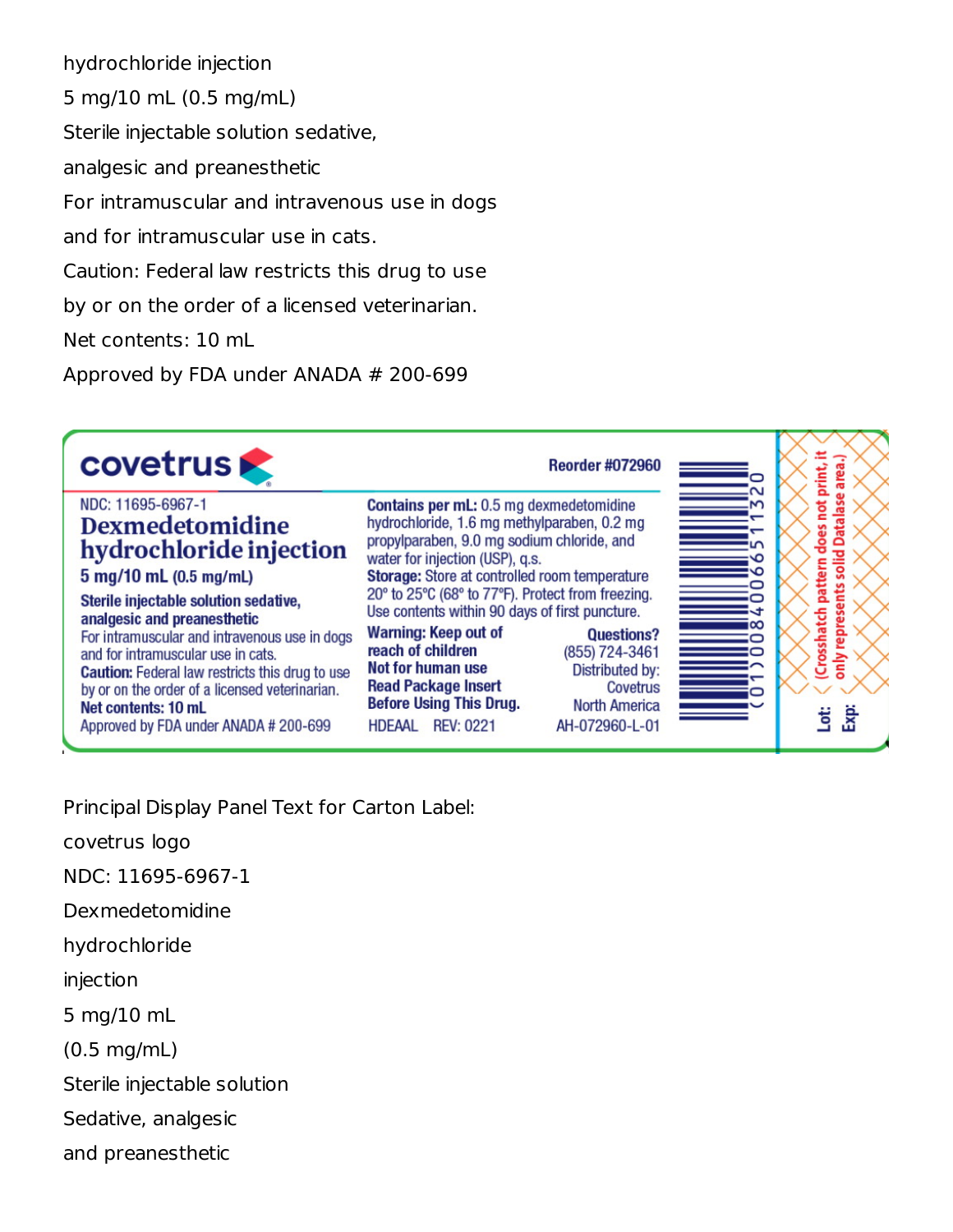For intramuscular and intravenous use in dogs and for intramuscular use in cats. Caution: Federal law restricts this drug to use by or on the order of a licensed veterinarian. Net contents: 10 mL Approved by FDA under ANADA # 200-699 Reorder #072960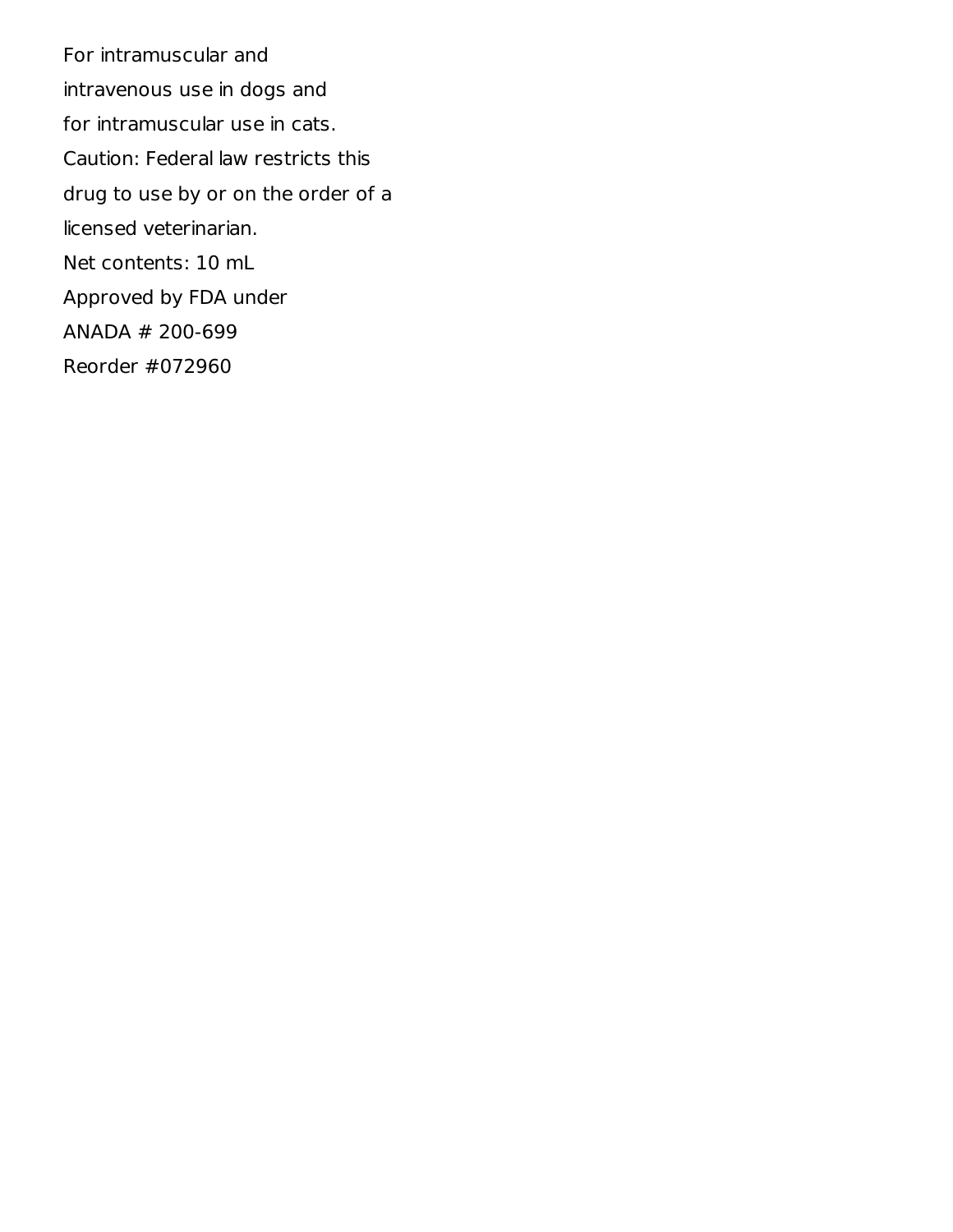

#### **covetrus**

#### NDC: 11695-6967-1

## **Dexmedetomidine** hydrochloride injection

5 mg/10 mL  $(0.5 \text{ mg/mL})$ 

**Sterile injectable solution** Sedative, analgesic and preanesthetic

For intramuscular and intravenous use in dogs and for intramuscular use in cats.

**Caution: Federal law restricts this** drug to use by or on the order of a licensed veterinarian.

#### Net contents: 10 mL

Approved by FDA under ANADA # 200-699

**Reorder #072960** 

#### **Dosage and administration:**

Dexmedetomidine hydrochloride injection produces sedation and analgesia when administered to dogs intramuscularly (IM) at a dose of 500 mcg/m<sup>2</sup> or intravenously (IV) at a dose of 375 mcg/m<sup>2</sup>, or to cats intramuscularly (IM) at a dose of 40 mcg/kg. Doses of preanesthesia in dogs are 125 or 375 mcg/m<sup>2</sup> IM and for cats 40 mcg/kg IM. It is recommended that animals be fasted for 12 hours before treatment with dexmedetomidine hydrochloride injection.

Following injection of dexmedetomidine hydrochloride injection, animals should be allowed to rest quietly for 15 minutes. See package insert for further dosing information. An eye lubricant should be applied to cats to prevent corneal desiccation.



of reach of

human use.

children.

**Not for** 

**Covetrus North America** 400 Metro Place North Dublin, OH 43017 covetrus.com AH-072960-C-01 HDEAAC REV: 0221

OBSERVE LABEL TAKE TIME (

#### **covetrus**

#### NDC: 11695-6967-1

## **Dexmedetomidine** hydrochloride injection

5 mg/10 mL  $(0.5 \text{ mg/mL})$ 

**Sterile injectable solution** Sedative, analgesic and preanesthetic

For intramuscular and intravenous use in dogs and for intramuscular use in cats.

**Caution: Federal law restricts this** drug to use by or on the order of a licensed veterinarian.

#### Net contents: 10 mL

Approved by FDA under ANADA # 200-699

**Reorder #072960** 

#### **covetrus**

## **Dexmedetomidine** hydrochloride injection

5 mg/10 mL  $(0.5 \text{ mg/mL})$ 

#### **Indications: Dexmedetomidine** hydrochloride injection is indicated for use as a sedative and analgesic in dogs and cats to facilitate clinical examinations, clinical procedures, minor surgical procedures, and minor dental procedures. Dexmedetomidine hydrochloride injection is also indicated for use as a preanesthetic to general anesthesia in dogs and cats.

Contains per mL: 0.5 mg dexmedetomidine hydrochloride, 1.6 mg methylparaben, 0.2 mg propylparaben, 9.0 mg sodium chloride, and water for injection, q.s.

Storage: Store at controlled room temperature 20° to 25°C (68° to 77°F). Protect from

freezing. Use contents within 90 days of first puncture.



**DEXMEDETOMIDINE HYDROCHLORIDE**